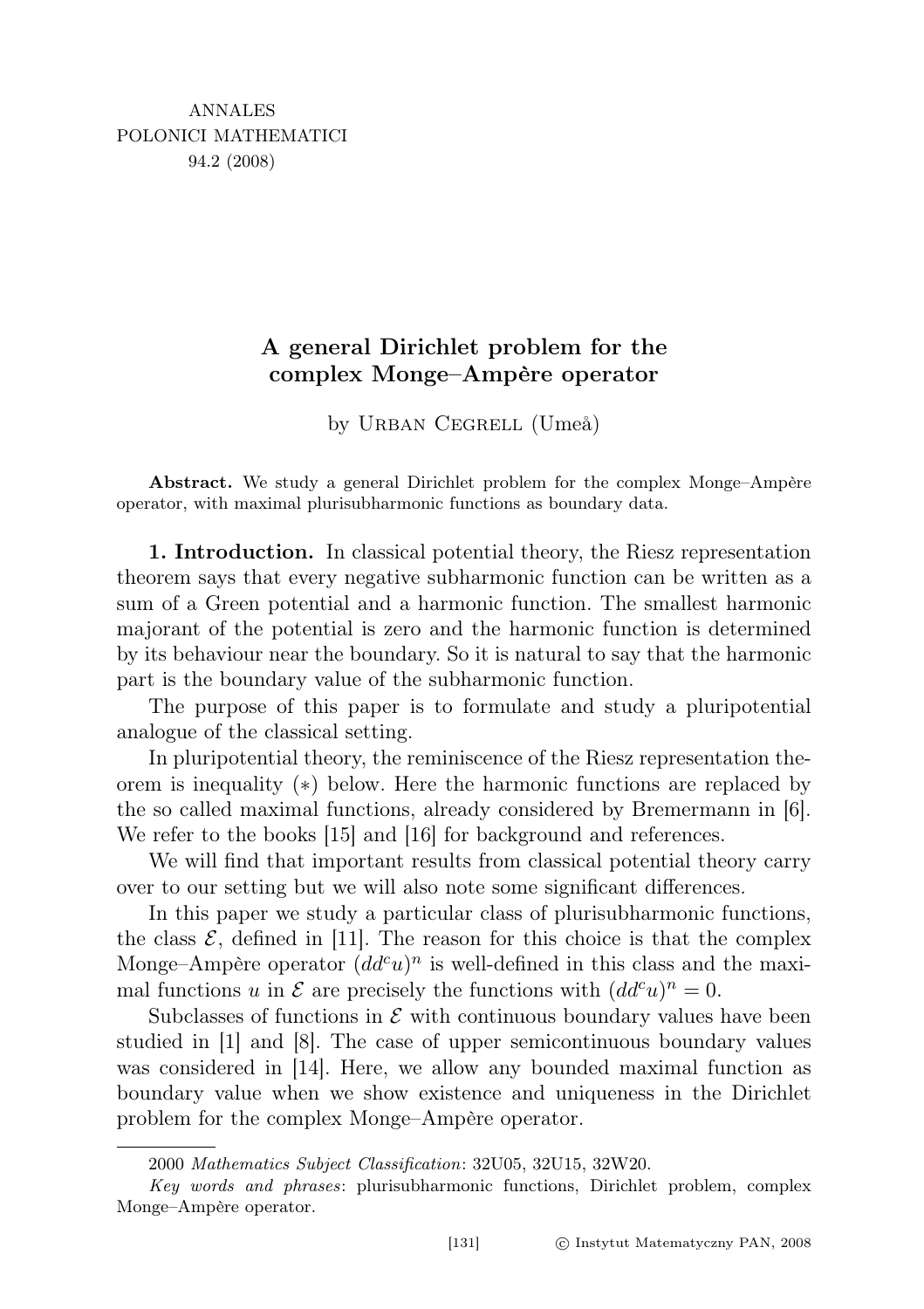In the notation of Section 2, we formulate one of our main results, Theorem 4.1:

Suppose  $\mu = (dd^c v)^n$  where  $v \in \mathcal{N}^a$ . For every  $H \in \mathcal{M}^\infty$  there is a uniquely determined function  $\varphi \in \mathcal{N}^a(H)$  with  $(dd^c\varphi)^n = \mu$ .

It is a great pleasure for me to thank Slimane Benelkourchi and Per Åhag for many fruitful comments.

2. The boundary values. We start by recalling some notations. Denote by PSH( $\Omega$ ) the plurisubharmonic functions on  $\Omega \subset \mathbb{C}^n$  and by PSH<sup>-</sup>( $\Omega$ ) the subclass of negative functions. A set  $\Omega \subset \mathbb{C}^n$  is said to be a *hyperconvex* domain if it is open, bounded, connected and if there exists  $\varphi \in \text{PSH}^{-1}(\Omega)$ such that  $\{z \in \Omega; \varphi(z) < -c\} \subset \subset \Omega$  for all  $c > 0$ . Such a function is called an *exhaustion function* for  $\Omega$ .

Throughout this paper, we let  $\Omega$  denote a hyperconvex domain.

We define the classes of plurisubharmonic functions, studied in this paper. Details can be found in [11], where among other things it is proved that the functions in these classes have well-defined Monge–Ampère measures. We set

$$
\mathcal{E}_0 = \mathcal{E}_0(\Omega)
$$
  
\n
$$
= \left\{ \varphi \in \text{PSH}^- \cap L^{\infty}(\Omega) ; \lim_{z \to \xi} \varphi(z) = 0, \forall \xi \in \partial \Omega, \int_{\Omega} (dd^c \varphi)^n < +\infty \right\},
$$
  
\n
$$
\mathcal{F} = \mathcal{F}(\Omega)
$$
  
\n
$$
= \left\{ u \in \text{PSH}^-(\Omega) ; \exists u_j \in \mathcal{E}_0(\Omega), u_j \searrow u, \sup_j \int_{\Omega} (dd^c u_j)^n < +\infty \right\},
$$
  
\n
$$
\mathcal{E}(\Omega) = \left\{ u \in \text{PSH}^-(\Omega) ; \forall z_0 \in \Omega, \exists \omega, \text{ a neighbourhood of } z_0,
$$
  
\n
$$
\exists h_j \in \mathcal{E}_0(\Omega), h_j \searrow u \text{ on } \omega, \sup_j \int_{\Omega} (dd^c h_j)^n < +\infty \right\}.
$$

We define  $\mathcal{F}^a$  to be the class of functions u in  $\mathcal{F}$  such that  $(dd^c u)^n$  vanishes on all pluripolar sets. The class  $\mathcal{E}^a$  is defined similarly.

Ω

It can be proved that every  $u \in \mathcal{E}(\Omega)$  is locally in  $\mathcal{F}(\Omega)$ : for every  $u \in$  $\mathcal{E}(\Omega)$  and every  $\omega$ , open and relatively compact in  $\Omega$ , there is a  $u_{\omega} \in \mathcal{F}(\Omega)$ with  $u \leq u_{\omega}$  with equality on  $\omega$ .

In [11] it was proved that for every  $u \in \text{PSH}^-(\Omega)$  there are  $u_j \in \mathcal{E}_0(\Omega)$ with  $u_j \searrow u$  as  $j \to +\infty$ . This, together with integration by parts, shows that  $\mathcal F$  is closed in the following sense: if  $u_j \in \mathcal F(\Omega), u_j \searrow$  and  $\sup_j \int_{\Omega} (dd^c u_j)^n$  $< +\infty$ , then  $\lim_{i \to +\infty} u_i \in \mathcal{F}(\Omega)$ .

We now come to the boundary values.

Let  $\Omega_i$  be a fundamental sequence of strictly pseudoconvex subdomains of  $\Omega$ . Let  $u \in \mathcal{E}$  be given and put

$$
u^{j} = \sup \{ \varphi \in \text{PSH}(\Omega); \, \varphi|_{C\Omega_{j}} \le u|_{C\Omega_{j}} \}.
$$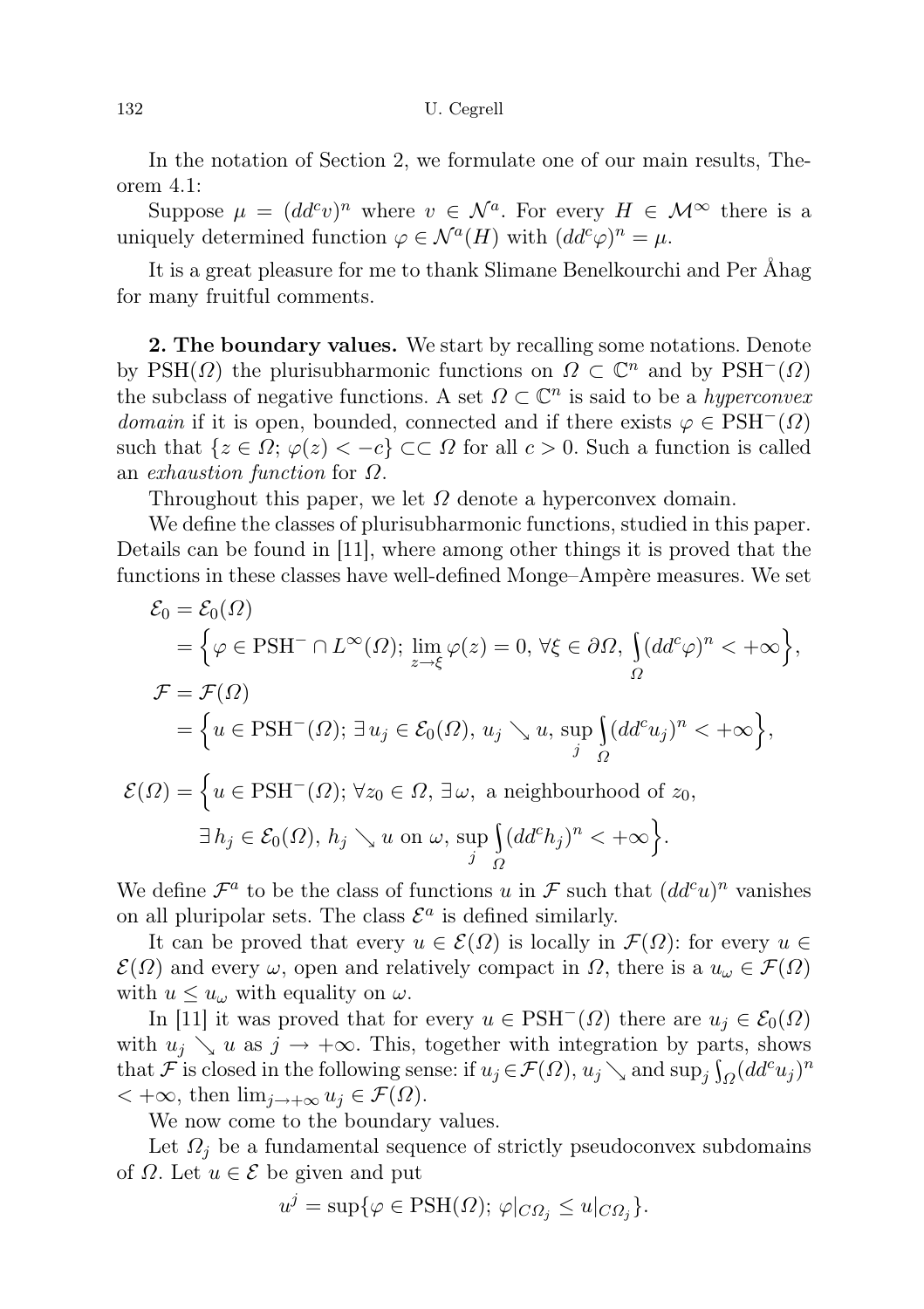Then  $u \leq u^j \leq u^{j+1}$ , hence each  $u^j$  is in  $\mathcal{E}$ , and so is  $\tilde{u} = (\lim_{j \to +\infty} u^j)^*$ , the smallest upper semicontinuous majorant of  $\lim u^j$ the smallest upper semicontinuous majorant of  $\lim u^{j}$ .

Note that the definition of  $\tilde{u}$  is independent of the sequence  $\Omega_i$ , that  $(dd^c\widetilde{u})^n=0$ , and that if u is continuous up to the boundary then so is  $\widetilde{u}$ . For<br>if f is continuous on the boundary of Q and if there is a function  $(a \in \text{PSH}(Q))$ if f is continuous on the boundary of  $\Omega$  and if there is a function  $\varphi \in \text{PSH}(\Omega)$ with  $\lim_{z\to\xi}\varphi(z) = f$  for all  $\xi \in \partial\Omega$ , then by a theorem of Walsh [18],  $\widetilde{\varphi} \in \text{PSH}(\Omega) \cap C(\Omega).$ 

We define

$$
\mathcal{M} = \{ u \in \mathcal{E}; (dd^c u)^n = 0 \}, \quad \mathcal{M}^{\infty} = \mathcal{M} \cap L^{\infty}, \quad \mathcal{N} = \{ u \in \mathcal{E}; \tilde{u} = 0 \},
$$

and let  $\mathcal{N}^a$  be the class of functions u in  $\mathcal N$  such that  $(dd^c u)^n$  vanishes on all pluripolar sets.

Note that  $\mathcal{E}_0 \subset \mathcal{F}^a \subset \mathcal{F} \subset \mathcal{N} \subset \mathcal{E}$ . Also, the classes  $\mathcal{E}_p, p > 0$ , defined in [8], are subsets of  $\mathcal{N}^a$ .

We say that  $u \in \mathcal{E}$  has boundary value  $\tilde{u}$  if there is a function  $\psi \in \mathcal{N}$ such that

$$
(*)\qquad \qquad \widetilde{u} \ge u \ge \widetilde{u} + \psi.
$$

It follows from [4] or [10] that " $\tilde{u}$  is the smallest maximal plurisubharmonic function above u", so in particular  $\mathcal{M} = \{u \in \mathcal{E}; \tilde{u} = u\}.$ 

It was shown in [11] that if  $\mu$  is any positive measure that vanishes on all pluripolar sets and  $\mu(\Omega) < +\infty$ , then there is a uniquely determined function  $\varphi \in \mathcal{F}^a$  such that  $(dd^c\varphi)^n = \mu$ . We write  $\varphi = U(\mu,0)$ , a notation which will be generalized in Sections 3 and 4.

We define  $\mathcal{F}(H)$  (=  $\mathcal{F}(H,\Omega)$ ) for  $H \in \mathcal{M}$  to be the class of plurisubharmonic functions u such that

$$
H \ge u \ge H + \psi, \quad \psi \in \mathcal{F}.
$$

In particular,  $H = \tilde{u}$ . We define  $\mathcal{E}_0(H)$  etc. similarly.

A problem is now to decide which functions in  $\mathcal E$  have boundary values. Some particular cases were studied in [1] and [8]. We do not know if every function in  $\mathcal E$  has a boundary value, but we have the following theorem.

THEOREM 2.1. Suppose  $u \in \mathcal{E}$  with  $\int_{\Omega} (dd^c u)^n < +\infty$ . Then  $u \in \mathcal{F}(\tilde{u})$ <br>Lu >  $\psi_1$ ,  $\tilde{u}$  for some  $\psi \in \mathcal{F}$  with  $\int_{\Omega} (dd^c u)^n < \int_{\Omega} (dd^c u)^n$ and  $u \ge \psi + \widetilde{u}$  for some  $\psi \in \mathcal{F}$  with  $\int_{\Omega} (\widetilde{dd}^c \psi)^n \le \int_{\Omega} (dd^c u)^n$ .

*Proof.* Choose  $u_j \in \mathcal{E}_0 \cap C(\overline{\Omega})$  decreasing to u and  $\Omega_j$  a fundamental sequence of  $\Omega$ . Then for each j there is  $s_j > s_{j-1}$  such that for  $s \geq s_j$ ,

$$
\int_{\Omega} \chi_{\Omega_j} (dd^c u_s)^n \le \int_{\Omega} (dd^c u)^n + 1/j.
$$

Now,  $u_s \geq U(\chi_{\Omega_j}(dd^c u_s)^n, 0) + u_s^j$  by the comparison principle (see Section 3), so if  $t \geq s \geq s_j$ , then

$$
u_s \ge u_t \ge U(\chi_{\Omega_j}(dd^c u_t)^n, 0) + u_t^j.
$$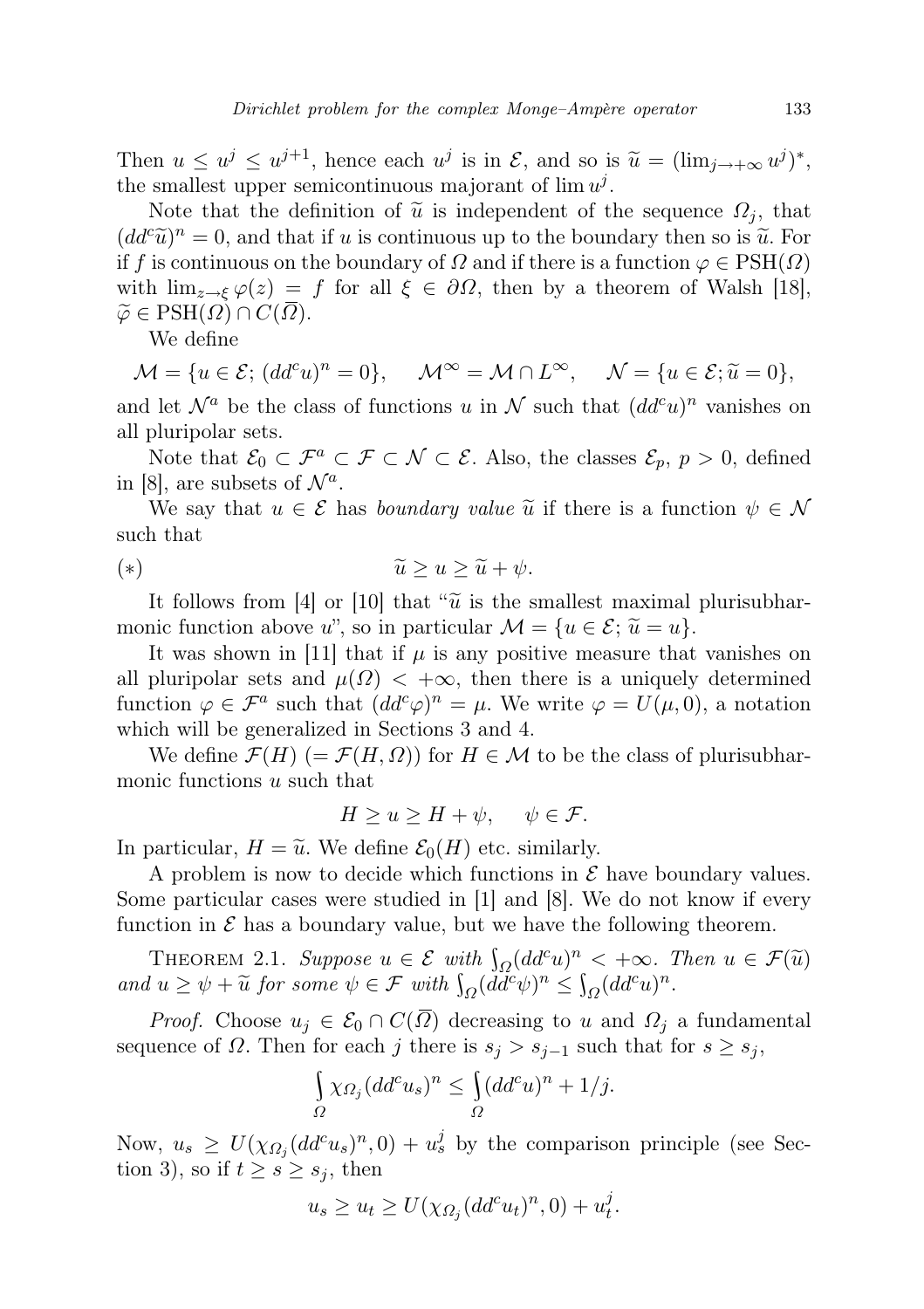In particular,

$$
u_s \ge (\sup_{t \ge s} U(\chi_{\Omega_j}(dd^c u_t)^n, 0))^* + u^j
$$

and

$$
u \ge \lim_{s \to +\infty} (\sup_{t \ge s} U(\chi_{\Omega_j}(dd^c u_t)^n, 0))^* + u^j = \psi_j + u^j.
$$

Now,  $\psi_j$  is a decreasing sequence of functions in  $\mathcal F$  and  $\int_{\Omega} (dd^c \psi_j)^n \leq$  $\int_{\Omega} (dd^c u)^n + 1/j$ , so  $\psi = \lim_{v \to \infty} \psi_j \in \mathcal{F}$  since  $\mathcal{F}$  is closed, as noted above. Since  $u^j$  increases a.e. to  $\tilde{u}$  as  $j \to +\infty$ , we find that  $u \ge \psi + \tilde{u}$  and  $\int (dd^c u)^n \le \int (dd^c u)^n$  which completes the proof  $\int_{\Omega} (dd^c \psi)^n \leq \int_{\Omega} (dd^c u)^n$ , which completes the proof.

REMARK. The condition  $\int_{\Omega} (dd^c u)^n < +\infty$  is not necessary for u to be in  $\mathcal{F}(\tilde{u})$ . For  $\Omega =$  the bidisc, an example of a function  $u \in \mathcal{F}(\tilde{u})$  with  $\int_{\Omega} (dd^c u)^n = +\infty$  is given in [13]. See also Example 2.4 in [2].

THEOREM 2.2. For every  $u \in \mathcal{E}$ , there is a sequence  $u_s \in \mathcal{E}_0(\tilde{u})$  such that  $u_s$  decreases to u as  $s \to +\infty$ .

*Proof.* Choose  $v_j \in \mathcal{E}_0 \cap C(\overline{\Omega})$  decreasing to u. Then  $v_s \ge v_s + \widetilde{u}$ . Define  $u_s = \max(u, v_s + \tilde{u})$ . Then  $\tilde{u} \ge u_s \ge v_s + \tilde{u}$ , so  $u_s \in \mathcal{E}_0(\tilde{u})$ . Also  $(u_s)$  is a decreasing sequence and  $\lim u_s = u$ , which proves the theorem.

**3.** The Dirichlet problem in  $\mathcal{F}(f)$  for  $f \in \mathcal{M}(\Omega) \cap C(\Omega)$ . In this section, we consider the case when the maximal function  $f$  is continuous up to the boundary.

We begin with the comparison principle for  $PSH \cap L^{\infty}_{loc}(W)$ , where W is a domain in  $\mathbb{C}^n$ .

THEOREM 3.1. If  $u, v \in \text{PSH} \cap L^{\infty}(W)$  and  $u \geq v$  near  $\partial W$ , then  $\int_{\{u < v\}} (dd^c u)^n \ge \int_{\{u < v\}} (dd^c v)^n.$ 

If  $u, v \in \text{PSH} \cap L^{\infty}(W), \lim_{z \to \zeta} (u(z) - v(z)) = 0$  for all  $\zeta \in \partial W$  and  $(dd^c u)^n \leq (dd^c v)^n$  on W, then  $u \geq v$  on W.

These statements were proved in [3]. (See also [7], [8].)

We recall the (relative) capacity introduced by Bedford and Taylor [3]: for  $E \subset W$ , cap $(E)$  is defined as

$$
cap(E) = sup \left\{ \int_{E} (dd^{c}u)^{n}; -1 \le u \le 0, u \in \text{PSH}(W) \right\}.
$$

The next lemma should have been included in [11].

LEMMA 3.2. Assume  $u_i^p$  $j^p, u^p \in \mathcal{E}(\Omega), u_j^p \geq u^p, 1 \leq p \leq n, h \in \text{PSH}^-\cap$  $L^{\infty}(\Omega)$  and  $u_i^p$  $\hat{p}_j^p$  tends weakly to  $u^p$ . Then  $\tilde{h(dd^c u_j^1} \wedge \cdots \wedge dd^c u_j^n)$  tends weakly to  $h(dd^cu^1\wedge\cdots\wedge dd^cu^n)$  as  $j\to+\infty$ .

*Proof.* Since every function in  $\mathcal E$  is locally the restriction of a function in F, we can assume that all the functions are in F. Choose  $g_j^p \searrow u^p$ ,  $g_j^p \in \mathcal{E}_0$ ,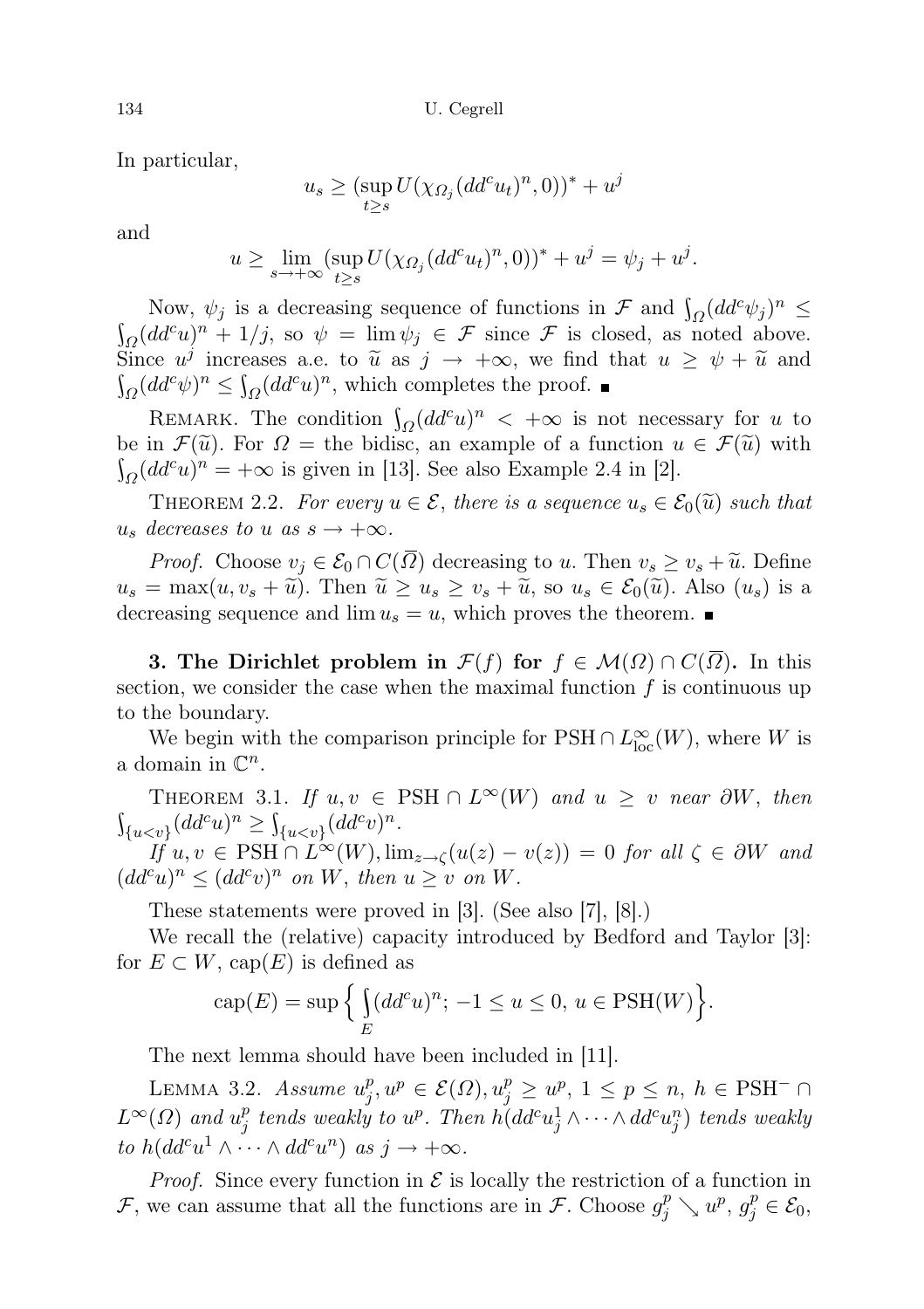and put  $v_j^p = (\sup_{s \ge j} (g_j^p))$  $(p_j^p, u_s^p))^*$ . It follows from Proposition 5.1 and Corollary 5.2 in [11] that  $\int h(dd^cv_j^1\wedge\cdots\wedge dd^cv_j^n)$  tends to  $\int h(dd^cu^1\wedge\cdots\wedge dd^cu^n)$  as  $j\to +\infty$  and that  $h(dd^cv_j^1\wedge\cdots\wedge dd^cv_j^n)$  tends weakly to  $h(dd^cu^1\wedge\cdots\wedge dd^cu^n)$ as  $j \to +\infty$ . Integration by parts gives

$$
\int h(dd^c v_j^1 \wedge \cdots \wedge dd^c v_j^n) \ge \int h(dd^c u_j^1 \wedge \cdots \wedge dd^c u_j^n) \ge \int h(dd^c u^1 \wedge \cdots \wedge dd^c u^n).
$$

Therefore

$$
\lim_{j \to +\infty} \int h(dd^c v_j^1 \wedge \cdots \wedge dd^c v_j^n) = \lim_{j \to +\infty} \int h(dd^c u_j^1 \wedge \cdots \wedge dd^c u_j^n)
$$

$$
= \int h(dd^c u^1 \wedge \cdots \wedge dd^c u^n)
$$

and

$$
\lim_{j \to +\infty} (dd^c v_j^1 \wedge \cdots \wedge dd^c v_j^n) = \lim_{j \to +\infty} (dd^c u_j^1 \wedge \cdots \wedge dd^c u_j^n) = dd^c u^1 \wedge \cdots \wedge dd^c u^n.
$$

Hence

$$
\lim_{j \to +\infty} h(dd^c u_j^1 \wedge \cdots \wedge dd^c u_j^n) \leq h(dd^c u^1 \wedge \cdots \wedge dd^c u^n),
$$

and since both measures have the same total mass, they are equal.

LEMMA 3.3. Assume that  $\Omega$  is hyperconvex,  $w \in \mathcal{F}(\Omega), -1 \leq h \in$ PSH<sup>-</sup>( $\Omega$ ) and  $u, v \in PSH$ . If  $\mathcal{F} \ni w_j \searrow w$  as  $j \to \infty$  and  $\int_E (1+h)(dd^c w_j)^n$ is uniformly small when  $cap(E)$  is small then

$$
\int_{\{u  
 
$$
\le \lim_{j} \int_{\{u\le v\}} (1+h)(dd^c w_j)^n \le \int_{\{u\le v\}} (1+h)(dd^c w)^n.
$$
$$

Proof. Since, by Proposition 5.1 in [11],

$$
\int_{\Omega} (dd^c w)^n = \lim_{j \to +\infty} \int_{\Omega} (dd^c w_j)^n
$$

and  $h(dd^c w_j)^n$  tends weakly to  $h(dd^c w)^n$  as  $j \to +\infty$  it follows that  $(1+h)(dd^c w_j)^n$  tends weakly to  $(1+h)(dd^c w)^n$  as  $j \to +\infty$ .

Let  $\delta > 0$  be given. Since, by [3], u and v are quasicontinuous, there is an open set  $O_\delta$  with  $\sup_j \int_{O_\delta} (1+h)(dd^c w_j)^n < \delta$  and there are two continuous functions  $\tilde{u}$  and  $\tilde{v}$  such that  $\{u \neq \tilde{u}\} \cup \{v \neq \tilde{v}\} \subset O_{\delta}$ . Therefore

$$
\{u < v\} \subset \{\widetilde{u} < \widetilde{v}\} \cup O_{\delta} \subset \{u < v\} \cup O_{\delta},
$$
  

$$
\{u \le v\} \subset \{\widetilde{u} \le \widetilde{v}\} \cup O_{\delta} \subset \{u \le v\} \cup O_{\delta}
$$

and

$$
\int_{\{u
$$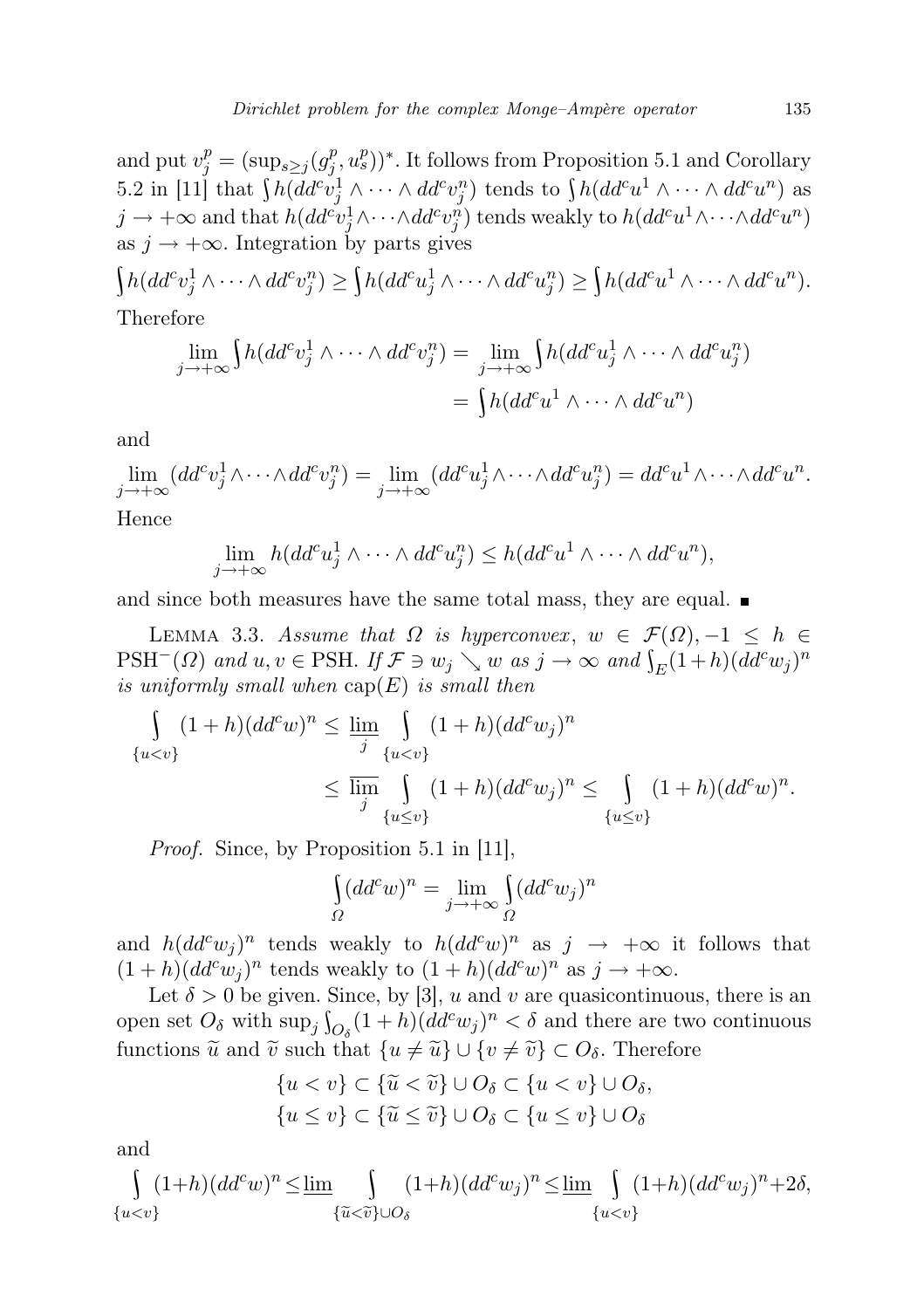which proves the first inequality of the statement of Lemma 3.3. Moreover,

$$
\overline{\lim}_{j} \int_{\{u \le v\}} (1+h)(dd^c w_j)^n \le \overline{\lim}_{j} \int_{\{\tilde{u} \le \tilde{v}\}} (1+h)(dd^c w_j)^n + \delta
$$
  

$$
\le \int_{\{\tilde{u} \le \tilde{v}\}} (1+h)(dd^c w)^n + \delta \le \int_{\{u \le v\}} (1+h)(dd^c w)^n + 2\delta.
$$

This completes the proof of the lemma.

LEMMA 3.4. Suppose  $\omega \in \mathcal{E}$ . Then

$$
(dd^c \omega)^n = f (dd^c \psi)^n + \nu,
$$

where  $\psi \in \mathcal{E}_0$ ,  $f \in L^1_{loc}((dd^c \psi)^n)$  and  $\nu$  is carried by  $\{\omega = -\infty\}$ . Moreover, if  $m < s$ , then

$$
\chi_{\{\omega \ge -m\}}(dd^c \max(\omega, -s))^n = f_m f(dd^c \psi)^n,
$$

where  $0 \le f_m \le 1$ .

Proof. The first statement is Theorem 5.11 in [11]. To prove the second statement we can, as in the proof of Lemma 3.2, assume that  $\omega \in \mathcal{F}$ . By Lemma 5.4 in [8],

$$
\chi_{\{\omega>-m\}}(dd^c \max(\omega, -s))^n
$$

is independent of s if  $s > m$ . Hence

$$
\chi_{\{\omega>-m\}}(dd^c \max(\omega, -s))^n \leq \chi_{\{\omega \geq -m\}} f(dd^c \psi)^n,
$$

so

$$
\chi_{\{\omega>-m\}}(dd^c \max(\omega, -s))^n = f_m f (dd^c \psi)^n,
$$

where  $0 \le f_m \le 1$  and  $f_m \nearrow 1$ .

LEMMA 3.5. Suppose  $\omega \in \mathcal{F}$  and  $u, v \in \text{PSH}(\Omega)$ . Then

$$
\int_{\{u-\infty\}} (dd^c \omega)^n \le \underline{\lim}_{j\to+\infty} \int_{\{u
$$

where  $\omega_j = \max(\omega, -j)$ .

*Proof.* For  $E \subset \Omega$  we write  $h_E = \sup\{\varphi \in \text{PSH}^{-} \colon -1 \leq \varphi, \varphi =$  $-1$  on E}. Let  $h_r = h_{\{\omega < -r\}}$ , where  $r > 0$  is given. It follows from Lemma 3.4 that  $\int_E (1 + h_r) (dd^c \omega_p)^n$  is uniformly small when  $cap(E)$  is small. By Lemma 3.3, we have

$$
\int_{\{u
$$

Therefore,

$$
\int_{\{u-\infty\}} (dd^c \omega)^n = \lim_{r\to+\infty} \int_{\{u
$$

This proves Lemma 3.5.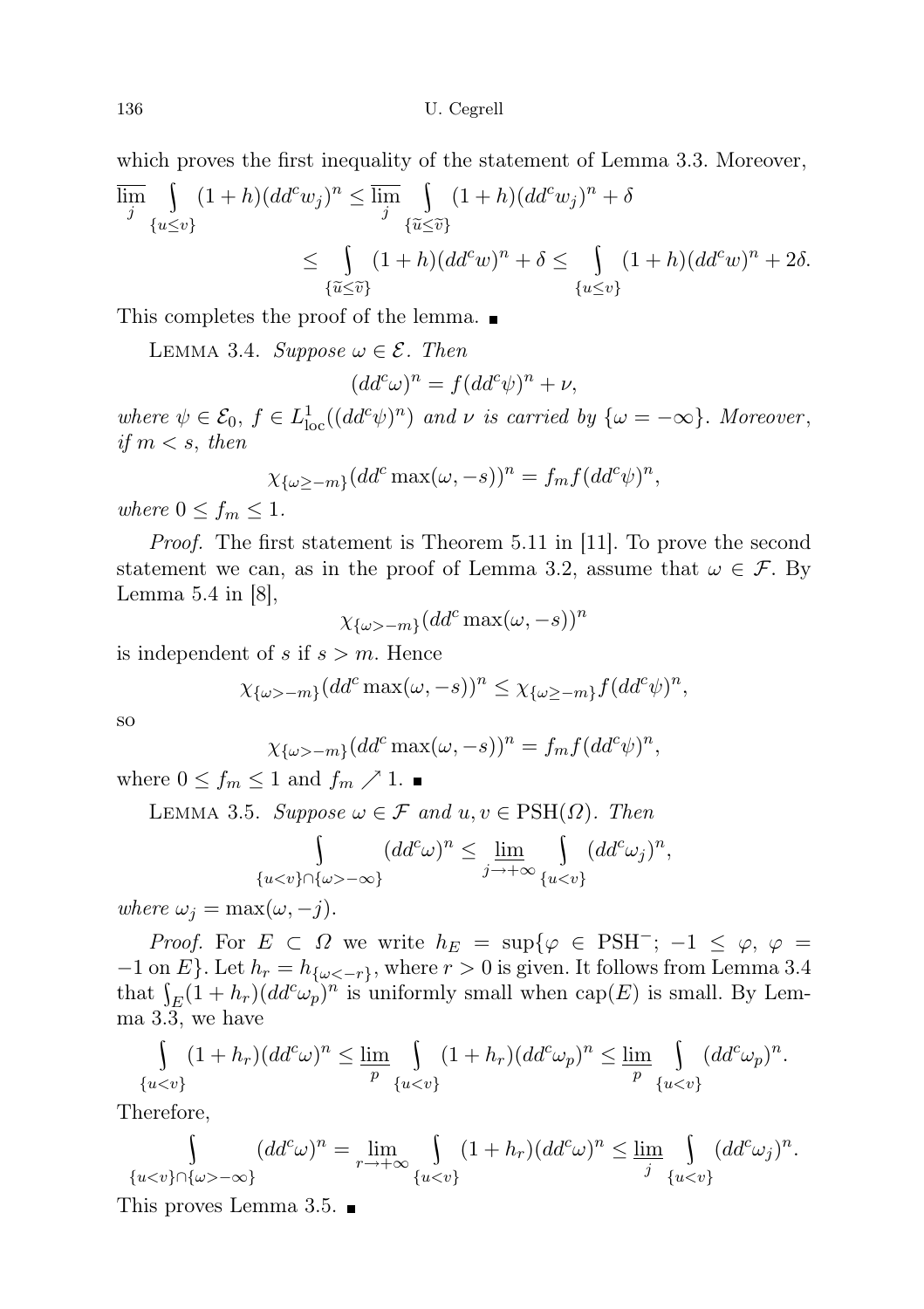COROLLARY 3.6. If  $u \in \mathcal{F}$  and  $v \in \mathcal{E}$ , then

$$
\int_{\{u
$$

*Proof.* In the case  $u, v \in \mathcal{F} \cap L^{\infty}$ , the inequality follows from Lemma 4.4 in [8], but let us give a complete proof. Let

$$
u_j, v_j \in \mathcal{E}_0
$$
,  $u_j \searrow u$ ,  $v_j \searrow v$ ,  $j \to +\infty$ .

Using Theorem 3.1 and Lemma 3.3 we have, for  $\varepsilon > 0$ ,

$$
\int_{\{u_k + \varepsilon < v\}} (dd^c v)^n \le \lim_{j} \int_{\{u_j + \varepsilon < v_j\}} (dd^c u_j)^n \le \overline{\lim}_{j} \int_{\{u + \varepsilon \le v_k\}} (dd^c u_j)^n
$$
\n
$$
\le \int_{\{u + \varepsilon \le v_k\}} (dd^c u)^n.
$$

If we let k tend to  $+\infty$  and  $\varepsilon$  tend to 0 we get the desired conclusion.

Let now  $u_j = \max(u, -j)$  and  $v_j = \max(v, -j)$ . Then, by the above,

$$
\int_{\{u_j+\varepsilon
$$

For every fixed  $k$  Lemma 3.5 gives

$$
\underline{\lim}_{j} \int_{\{u_j + \varepsilon < v_j\}} (dd^c v_j)^n \ge \underline{\lim}_{j} \int_{\{u_k + \varepsilon < v\}} (dd^c v_j)^n \ge \int_{\{u_k + \varepsilon < v\}} (dd^c v)^n
$$

and

$$
\underline{\lim}_{j} \int_{\{v_j + \varepsilon < u_j\}} (dd^c u_j)^n \ge \int_{\{v_k + \varepsilon < u\}} (dd^c u)^n.
$$

Moreover,

$$
\int_{\{u_j+\varepsilon < v_j\}} (dd^c u_j)^n = \int_{\Omega} (dd^c u_j)^n - \int_{\{v_j < u_j + \varepsilon\}} (dd^c u_j)^n - \int_{\{v_j = u_j + \varepsilon\}} (dd^c u_j)^n,
$$

where we can assume  $\varepsilon > 0$  is chosen so that

$$
\int_{\{v_j = u_j + \varepsilon\}} (dd^c u_j)^n = 0, \quad \forall j \ge 1.
$$

Then

$$
\overline{\lim}_{j} \int_{\{u_j + \varepsilon < v_j\}} (dd^c u_j)^n = \int_{\Omega} (dd^c u)^n - \underline{\lim}_{j} \int_{\{v_j < u_j + \varepsilon\}} (dd^c u_j)^n
$$
\n
$$
\leq \int_{\Omega} (dd^c u)^n - \int_{\{v < u + \varepsilon\}} (dd^c u)^n = \int_{\{u + \varepsilon \leq v\}} (dd^c u)^n
$$
\n
$$
\leq \int_{\{u < v\}} (dd^c u)^n + \int_{\{u = v = -\infty\}} (dd^c u)^n.
$$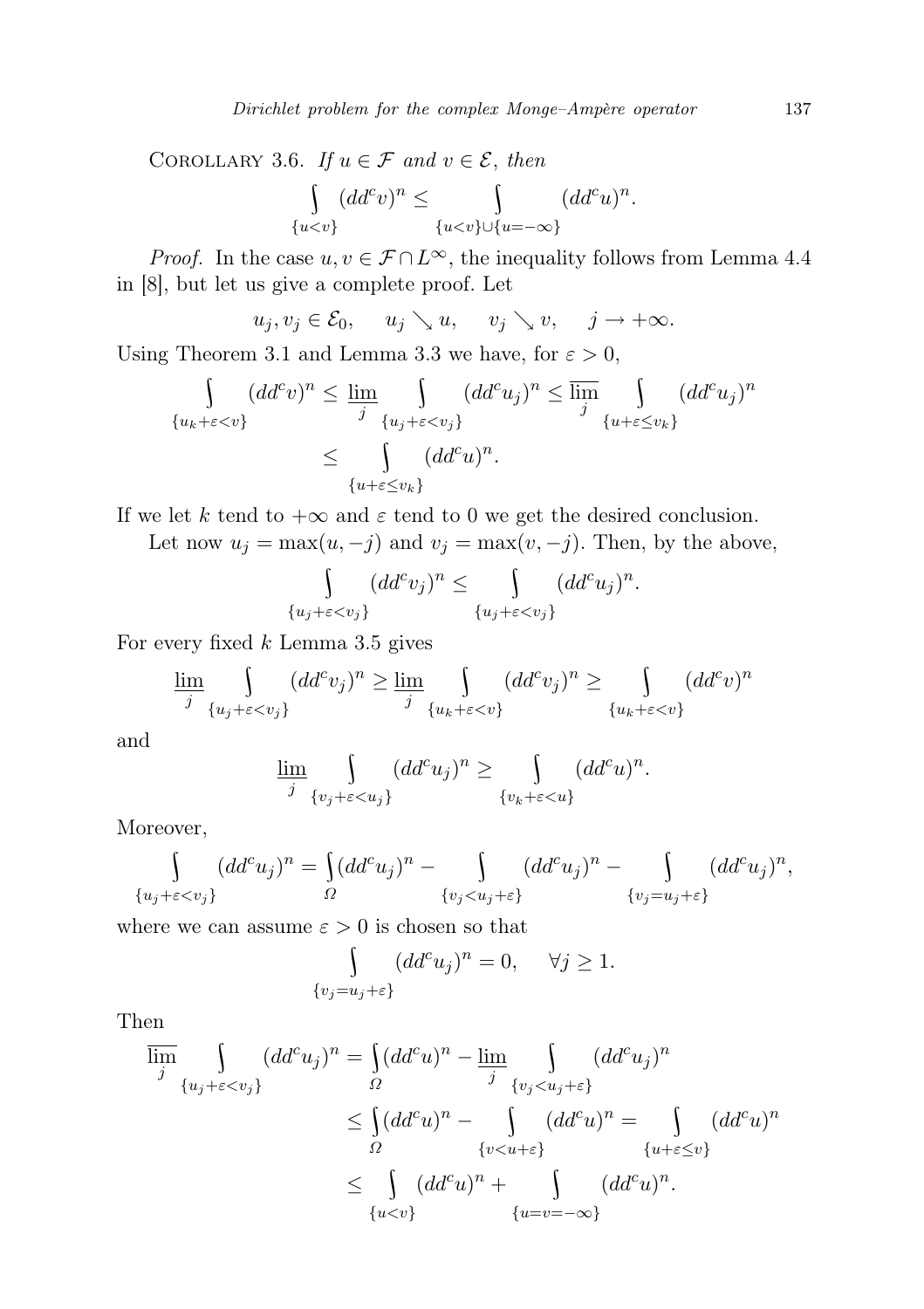138 U. Cegrell

Combining these estimates and letting  $\varepsilon \to 0$  we get

$$
\int_{\{u
$$

If  $v \in \mathcal{E}$  only, put  $v_j = \sup\{g \in \text{PSH}^-(\Omega); g|_{\Omega_j} \leq v|_{\Omega_j}\}\$ . Then  $v_j \in \mathcal{F}$  and

$$
\int_{\{u
$$

so for  $j > k$ ,

$$
\int_{\{u
$$
\leq \int_{\{u
$$
$$

To obtain the desired inequality, we let first j and then k tend to  $+\infty$ .

The comparison principle is not true in general in  $\mathcal F$  (cf. 19, Example 3.4]. However, we have

THEOREM 3.7. Suppose  $u \in \mathcal{F}^a$ ,  $v \in \mathcal{E}$  and  $(dd^c u)^n \leq (dd^c v)^n$ . Then  $v \leq u$  on  $\Omega$ .

Proof. Via Corollary 3.6, the proof of Theorem 3.1 can be adapted to this case. A different proof was given in [11].  $\blacksquare$ 

We now extend the comparison principle to the classes  $\mathcal{F}^{a}(f), f \in \mathcal{M}(\Omega)$  $\cap C(\Omega)$ . As a consequence, we have the following generalization of Theorem 3.7.

THEOREM 3.8. Suppose  $u \in \mathcal{F}^a(f)$  and  $v \in \mathcal{F}(g)$ , where  $0 \ge f \ge g$  are boundary values of two plurisubharmonic functions on  $\Omega$ , continuous on the closure of  $\Omega$ . If  $(dd^c u)^n \leq (dd^c v)^n$ , then  $v \leq u$  on  $\Omega$ .

THEOREM 3.9. Suppose  $\mu$  is a positive measure which vanishes on all pluripolar subsets of  $\Omega$  and with bounded total mass. Then there is a uniquely determined  $u \in \mathcal{F}^a(f)$  with  $(dd^c u)^n = \mu$ .

*Proof.* The case  $f = 0$  is Lemma 5.14 in [11] and the general case was proved in [1], where methods from [11] were used. The uniqueness can also be proved using Theorem 3.10 below.

We define  $U(\mu, f)$  to be the function determined in Theorem 3.9.

Throughout the rest of this section we assume that  $0 \ge f \ge q$  are boundary values of two maximal plurisubharmonic functions on  $\Omega$ , continuous on the closure of  $\Omega$ .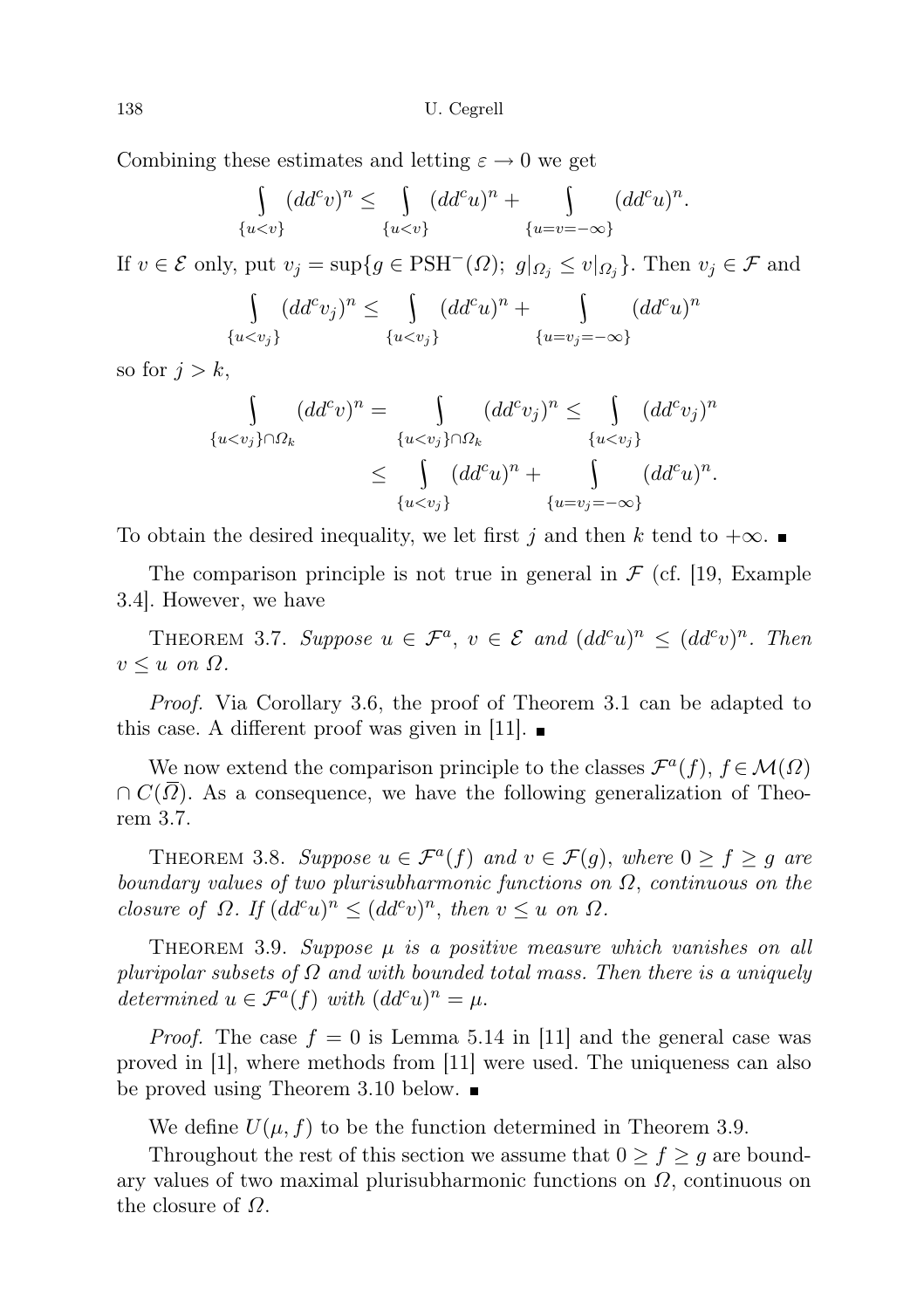THEOREM 3.10. If  $u \in \mathcal{F}^a(f)$ , then there exists an increasing sequence  $(r_i)$  of functions in F, tending to 0 a.e. such that

$$
\int_{\{u+\varepsilon < v+r_j\}} (dd^c v)^n \le \int_{\{u+\varepsilon < v+r_j\}} (dd^c u)^n
$$

for every  $v \in \mathcal{F}(g)$  and every  $\varepsilon > 0$ .

*Proof.* Since  $u \in \mathcal{F}^a(f)$  and  $v \in \mathcal{F}(g)$ , we can find  $\varphi \in \mathcal{F}^a$  and  $\nu \in \mathcal{F}$ such that  $f \ge u \ge f + \varphi$  and  $g \ge v \ge g + \nu$ . It follows from results in [11] that  $(dd^c\varphi)^n = p(dd^c\psi)^n$ , where  $\psi \in \mathcal{E}_0$ . It follows from Theorem 3.7 that  $\varphi \geq u_s + r_s$ , where  $u_s = U(\min(p, s)(dd^c \psi)^n, 0)$  is the unique solution to the Dirichlet problem  $u_s \in \mathcal{F}, (dd^c u_s)^n = \min(p, s)(dd^c \psi)^n$ , which exists by Lemma 5.14 in [11]. It follows that  $u_s \in \mathcal{E}_0$  since  $u_s \geq s^{1/n} \psi$ . The function  $r_s$ is defined as

$$
r_s = U(\chi_{\{p \ge s\}} p(dd^c \psi)^n, 0).
$$

We see that  $r_s$  increases to 0 a.e. and

$$
\{u + \varepsilon < v + r_s\} \subset \{\varphi + f + \varepsilon < v + r_s\} \subset \{u_s + r_s + f + \varepsilon < v + r_s\}
$$
\n
$$
\subset \{u_s + \varepsilon < 0\} \subset\subset \Omega, \quad \forall s.
$$

Let  $R \in \mathcal{E}_0$  be any continuous exhaustion function for  $\Omega$  such that  $R < g$ near the closure of  $\{u_s + \varepsilon < 0\}$ . Then  $\max(u, \varphi + \max(U(0, f), R)) \in \mathcal{F}^a$ ,  $\max(v, \nu + \max(U(0, g), R)) \in \mathcal{F}$ , and

$$
u = \max(u, \varphi + \max(U(0, f), R)), \quad v = \max(v, \nu + \max(U(0, g), R))
$$

near the closure of  $\{u_s + \varepsilon < 0\}$ . The conclusion of the theorem now follows from Corollary 3.6.

We finish this section by generalizing Theorem 3.7. We will need a result by Błocki [5], which in our setting is: If  $u \in PSH^{-} \cap L^{\infty}$  and  $v \in \mathcal{F}$  then

$$
\int (-v)^n (dd^c u)^n \le n!(\sup -u)^{n-1} \int -u (dd^c v)^n.
$$

We first generalize our notation  $U(\mu, 0)$ . Let  $\mu = (dd^c v)^n$  for some  $v \in \mathcal{E}^a$ . Define  $U(\mu, 0)$  to be  $\lim_{i} U(\chi_{\Omega_i} \mu, 0)$ . Then  $U(\mu, 0) \in \mathcal{E}^a$  and  $U(\mu, 0) \geq v$ .

THEOREM 3.11. Suppose  $u \in \mathcal{N}^a$ . Then  $u = U((dd^c u)^n, 0)$ .

*Proof.* It follows from Theorem 3.7 that  $u \leq U((dd^c u)^n, 0)$ , so it remains to prove the opposite inequality. Let  $t \in C_0^{\infty}, 0 \le t \le 1$ , and put

$$
u_{ts} = U(t(dd^c \max(u, -s))^n, 0).
$$

Then  $u_{ts} \geq \max(u, -s) \geq u_{ts} + u^k$  when  $\Omega_k \subset \{t = 1\}$ . We claim that  $\overline{\lim} u_{ts} \ge U((dd^c u)^n, 0)$ . If we prove this, then  $\max(u, -s) \ge U((dd^c u)^n, 0) +$  $u^k$  and therefore  $u \ge U((dd^c u)^n, 0)$  since  $u^k$  tends to 0 as  $k \to +\infty$ .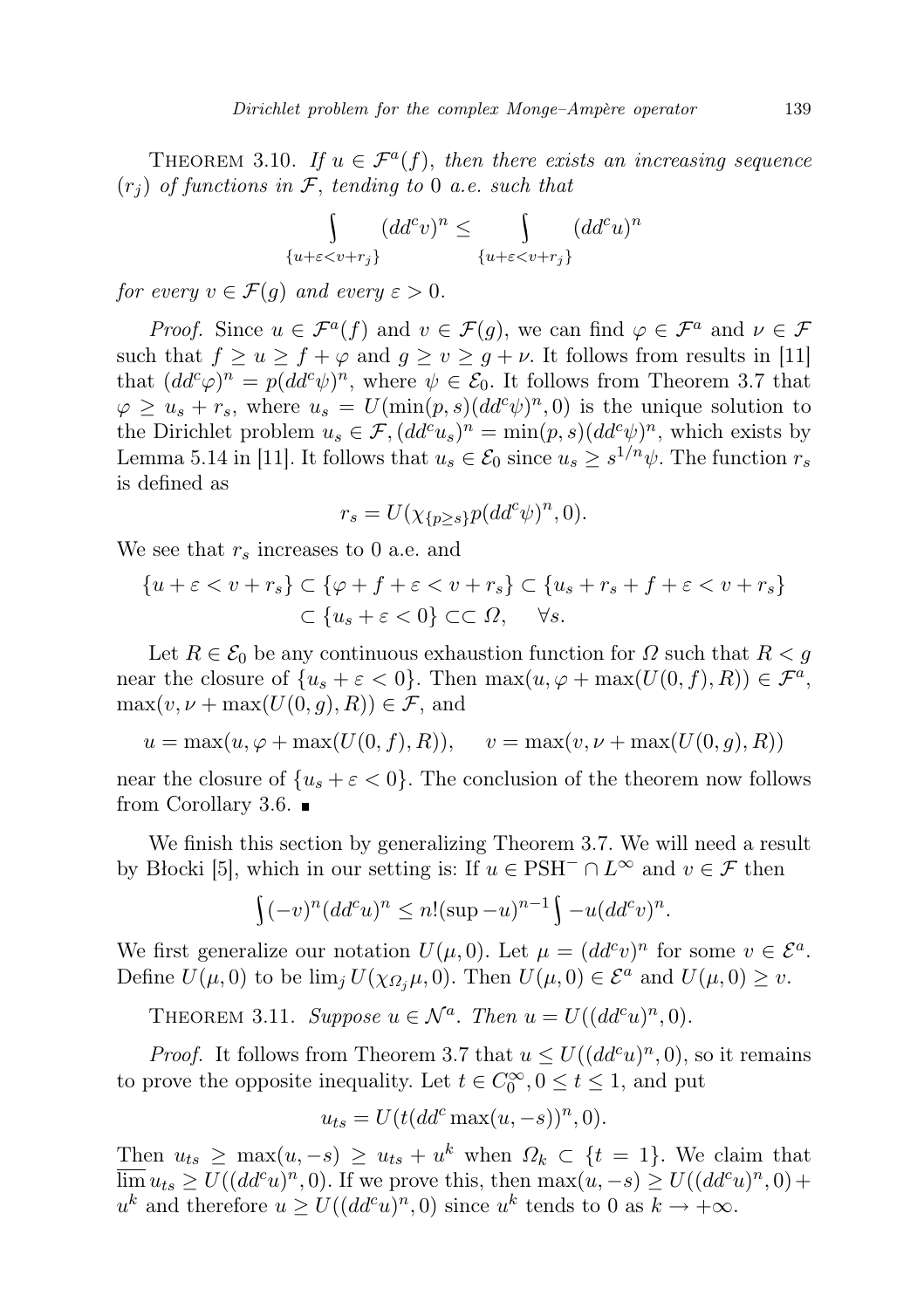Now, for  $s > q$ ,  $u_{ts} = U(t(dd^c \max(u, -s))^n, 0)$  $\geq U(\chi_{\{u>-q\}}t(dd^c\max(u,-s))^n,0)+U(\chi_{\{u\leq -q\}}t(dd^c\max(u,-s))^n,0)$ and by Lemma 3.4,

$$
u_{ts} = U(t(dd^c \max(u, -s))^n, 0)
$$
  
\n
$$
\geq U(\chi_{\{u>-q\}} t(dd^c u)^n, 0) + U(\chi_{\{u \leq -q\}} t(dd^c \max(u, -s))^n, 0)
$$

and

$$
u_{ts} = U(t(dd^c \max(u, -s))^n, 0)
$$
  
\n
$$
\geq U(t(dd^c u)^n, 0) + U(\chi_{\{u \leq -q\}} t(dd^c \max(u, -s))^n, 0).
$$

It remains to prove that  $U(\chi_{\{u \le -q\}} t(dd^c \max(u,-s))^n,0)$  is close to zero. Let  $\psi \in \mathcal{E}_0, -1 \leq \psi < 0$ . Then by [5],

$$
\int (-U(\chi_{\{u \le -q\}}t(dd^c \max(u,-s)^n,0))^n(dd^c\psi)^n
$$
  
\n
$$
\le n!\int \chi_{\{u \le -q\}}t(dd^c \max(u,-s))^n
$$
  
\n
$$
\le n!\int \max(u/q,-1)t(dd^c \max(u,-s))^n.
$$

By Lemma 3.2,  $-\max(u/q, -1)(dd^c \max(u, -s))^n$  tends weakly to  $-\max(u/q, -1)(dd^c u)^n$  as  $s \to \infty$ . Thus

$$
\limsup_{s \to +\infty} \int (-U(\chi_{\{u \le -q\}} t(dd^c \max(u, -s), 0)^n)^n (dd^c \psi)^n
$$
  

$$
\le n! \int -\max(u/q, -1) t (dd^c u)^n.
$$

Since the right hand side tends to 0 as  $q \to \infty$ , the proof is complete.

Theorem 3.11 together with Theorem 3.7 gives

THEOREM 3.12. Suppose  $u \in \mathcal{N}^a, v \in \mathcal{E}$  and  $(dd^c u)^n \leq (dd^c v)^n$ . Then  $v \leq u$  on  $\Omega$ .

Theorem 3.11 together with Corollary 3.6 gives

COROLLARY 3.13. If  $u \in \mathcal{N}^a$  and  $v \in \mathcal{E}$ , then

$$
\int_{\{u
$$

COROLLARY 3.14. If  $u \in \mathcal{N}^a$  and  $u \le v \in \mathcal{E}$ , then  $v \in \mathcal{N}^a$ .

*Proof.* It is no restriction to assume that  $v \in \mathcal{F}$ . We know that  $u =$  $U((dd^c u)^n, 0)$  and we write

$$
u_j=U(\chi_{\varOmega_j}(dd^cu)^n,0),\quad \ e_j=U((1-\chi_{\varOmega_j})(dd^cu)^n,0).
$$

Then  $v \ge u \ge u_j + e_j$  so  $v \ge u_j + \max(v, e_j)$ . Let P be a given compact pluripolar set and let  $h \in \mathcal{E}_0$  with  $h \leq -1$  near P. Given  $\varepsilon > 0$ , choose j so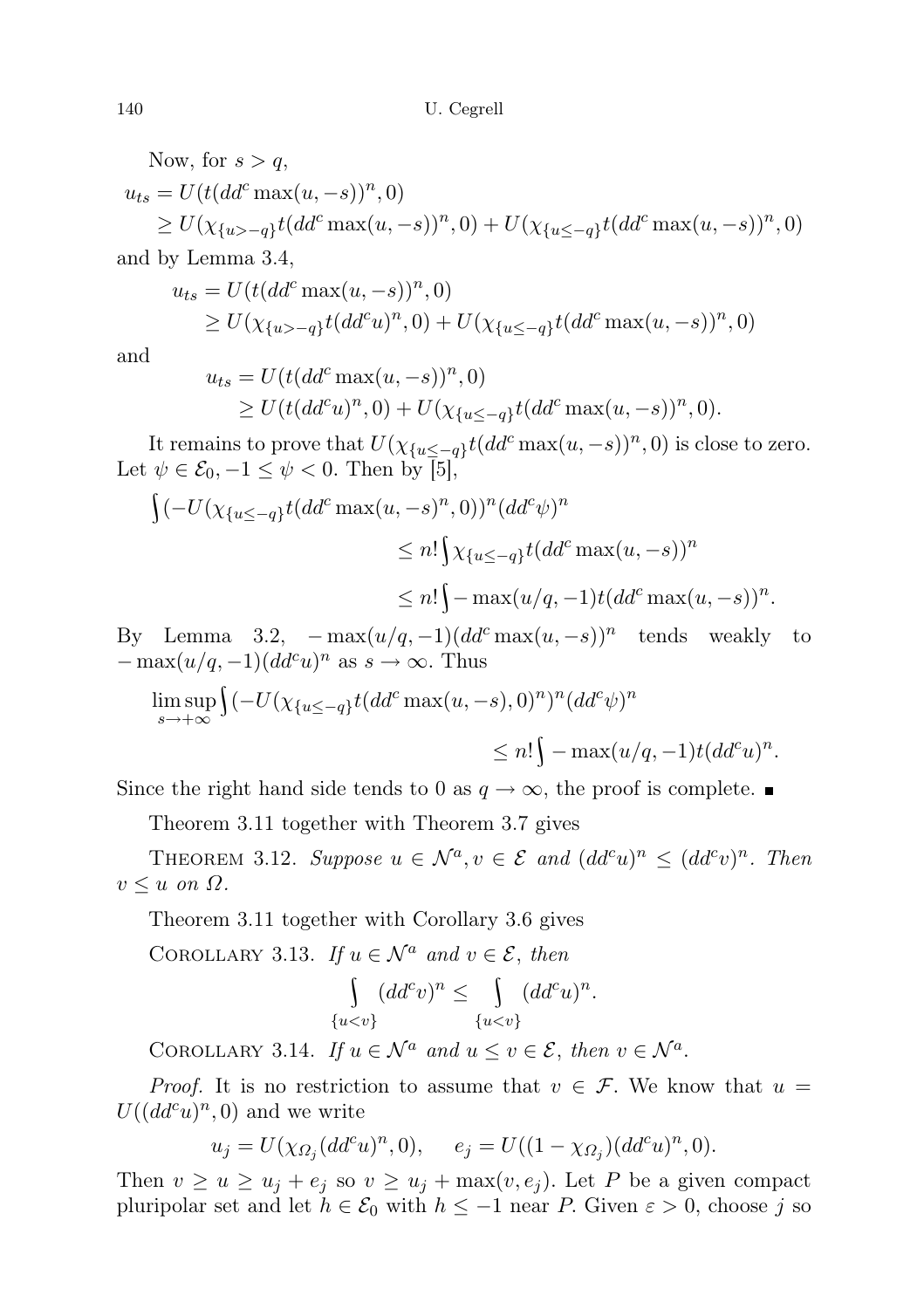that  $\int h(dd^c \max(v,e_j))^n > -\varepsilon$ . We get

$$
\begin{aligned} \int h(dd^c v)^n &= \int vdd^c h \wedge (dd^c v)^{n-1} \ge \int (u_j + \max(v, e_j)) dd^c h \wedge (dd^c v)^{n-1} \\ &\ge \int u_j dd^c h \wedge (dd^c v)^{n-1} - \varepsilon = \int hdd^c u_j \wedge (dd^c v)^{n-1} - \varepsilon. \end{aligned}
$$

Thus,  $\int t(dd^c v)^n \geq \int tdd^c u_j \wedge (dd^c v)^{n-1} - \varepsilon$  for every  $t \in \mathcal{E}_0$  with  $t \geq h$ . Since P is pluripolar, we can choose  $0 \ge h_p \ge h$  with  $h_p = -1$  on P so that  $h_p$ increases to 0 outside a pluripolar set. It follows that  $(dd^c v)^n$  vanishes at P, and the proof is complete.

We have already noted that the comparison principle fails to hold in  $\mathcal{F}$ . However, the following identity theorem does hold.

THEOREM 3.15. If  $u, v \in \mathcal{F}(\Omega)$ ,  $(dd^c u)^n = (dd^c v)^n$  and  $u \leq v$  then  $u = v$ .

Proof. By [12], there is a strictly plurisubharmonic exhaustion function  $\psi \in \mathcal{E}_0 \cap C^{\infty}(\Omega)$  for  $\Omega$ . We would like to show that

$$
\int d(u - v) \wedge d^{c}(u - v) \wedge (dd^{c}\psi)^{n-1} = 0.
$$

It is easy to see that

$$
0 = \int d(u - v) \wedge d^{c}(u - v) \wedge (dd^{c}u)^{a} \wedge (dd^{c}v)^{b} \wedge dd^{c}\psi, \quad a + b = n - 2.
$$
  
Assume

$$
0 = \int d(u - v) \wedge d^{c}(u - v) \wedge (dd^{c}u)^{a} \wedge (dd^{c}v)^{b} \wedge (dd^{c}\psi)^{p},
$$
  

$$
a + b = n - 1 - p.
$$

Then for  $a + b = n - 2 - p$  we have

$$
0 \leq \int d(u-v) \wedge d^{c}(u-v) \wedge (dd^{c}u)^{a} \wedge (dd^{c}v)^{b} \wedge (dd^{c}\psi)^{p+1}
$$
  
\n
$$
= \int -(u-v)dd^{c}(u-v) \wedge (dd^{c}u)^{a} \wedge (dd^{c}v)^{b} \wedge (dd^{c}\psi)^{p+1}
$$
  
\n
$$
= \int -\psi (dd^{c}(u-v))^{2} \wedge (dd^{c}u)^{a} \wedge (dd^{c}v)^{b} \wedge (dd^{c}\psi)^{p}
$$
  
\n
$$
= \int d\psi \wedge d^{c}(u-v) \wedge dd^{c}(u-v) \wedge (dd^{c}u)^{a} \wedge (dd^{c}v)^{b} \wedge (dd^{c}\psi)^{p}
$$
  
\n
$$
\leq \left| \int d\psi \wedge d^{c}(u-v) \wedge dd^{c}u \wedge (dd^{c}u)^{a} \wedge (dd^{c}v)^{b} \wedge (dd^{c}\psi)^{p} \right|
$$
  
\n
$$
+ \left| \int d\psi \wedge d^{c}(u-v) \wedge dd^{c}v \wedge (dd^{c}u)^{a} \wedge (dd^{c}v)^{b} \wedge (dd^{c}\psi)^{p} \right|
$$
  
\n
$$
\leq \left[ \int d\psi \wedge d^{c}\psi \wedge (dd^{c}u)^{a+1} \wedge (dd^{c}v)^{b} \wedge (dd^{c}\psi)^{p} \right]
$$
  
\n
$$
\times \int d(u-v) \wedge d^{c}(u-v) \wedge (dd^{c}u)^{a+1} \wedge (dd^{c}v)^{b} \wedge (dd^{c}\psi)^{p} \right]^{1/2}
$$
  
\n
$$
+ \left[ \int d\psi \wedge d^{c}\psi \wedge (dd^{c}u)^{a} \wedge (dd^{c}v)^{b+1} \wedge (dd^{c}\psi)^{p} \right]
$$
  
\n
$$
\times \int d(u-v) \wedge d^{c}(u-v) \wedge (dd^{c}u)^{a} \wedge (dd^{c}v)^{b+1} \wedge (dd^{c}\psi)^{p} \right]^{1/2} = 0.
$$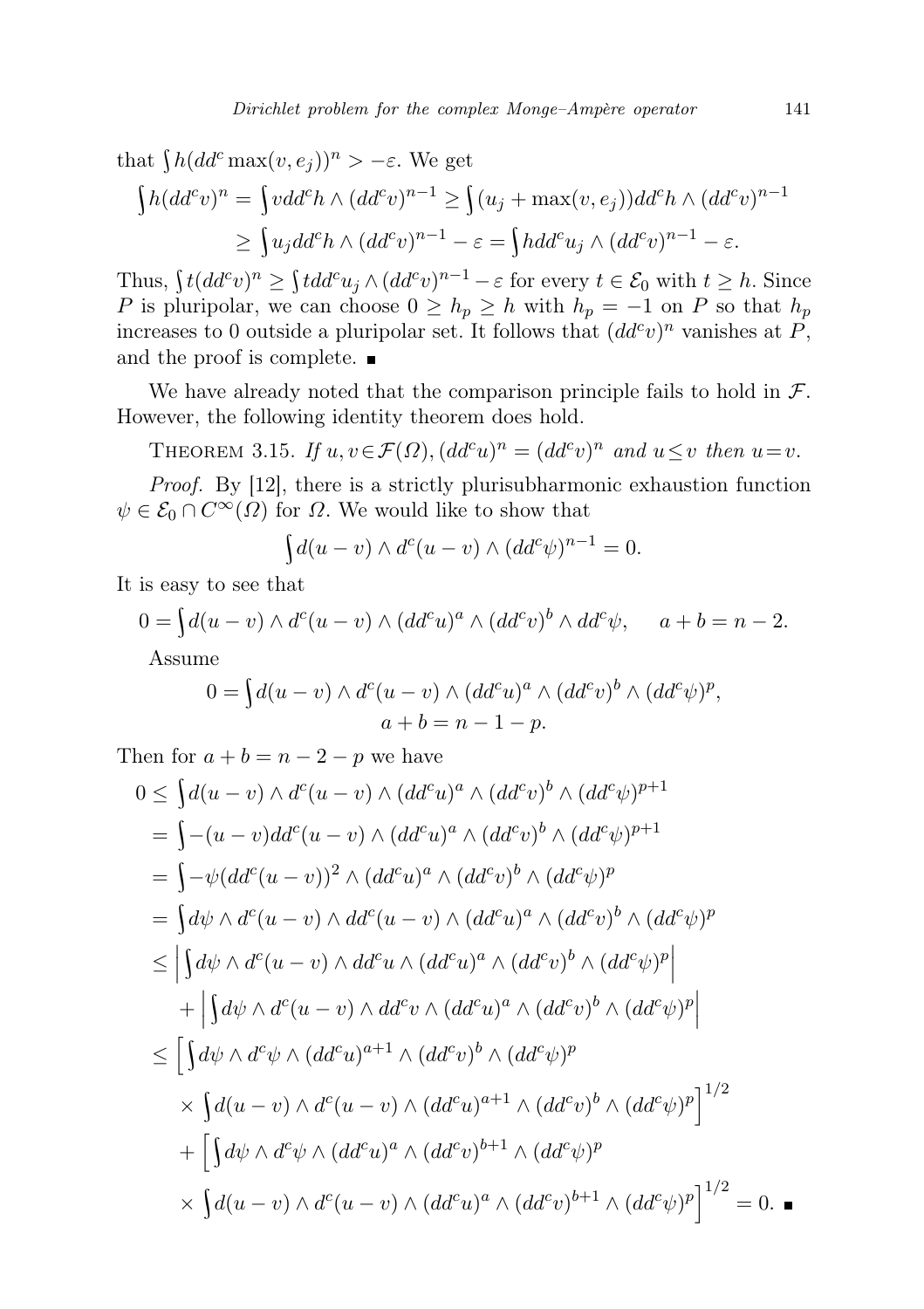REMARK. A different proof is given in [17].

4. The Dirichlet problem in  $\mathcal{N}^a(H)$  for  $H \in \mathcal{M}^\infty$ . In this section, we prove the following theorem.

THEOREM 4.1. Suppose  $\mu = (dd^c v)^n$ , where  $v \in \mathcal{N}^a$ . For every  $H \in \mathcal{M}^\infty$ there is a uniquely determined function  $\varphi \in \mathcal{N}^a(H)$  with  $(dd^c\varphi)^n = \mu$ .

We extend our definition from Section 3 and define  $U(\mu, H)$  to be this function. In the previous section, we treated the case when  $v \in \mathcal{F}^a$  and  $H \in \text{PSH}(\Omega) \cap C(\overline{\Omega}), (dd^c H)^n = 0$ . To proceed to the general case, we need a lemma.

LEMMA 4.2. Suppose  $H \in \mathcal{M}^{\infty}$ ,  $\psi \in \mathcal{E}_0(\Omega)$ , and supp  $(dd^c\psi)^n \subset\subset \Omega$ . Then there is a  $u \in \mathcal{E}_0(H)$  such that  $(dd^c u)^n = (dd^c \psi)^n$ .

*Proof.* Put  $\mu = (dd^c \psi)^n$ , let  $\text{supp}\,\mu \subset\subset \Omega_0 \subset\subset \cdots \subset\subset \Omega_j \subset\subset \Omega$ be a fundamental sequence of strictly pseudoconvex subsets of  $\Omega$ , and let  $H_k, \psi_k \in \mathcal{E}_0 \cap C(\overline{\Omega})$  with  $H_k$  decreasing to H and  $\psi_k$  to  $\psi$  as  $k \to +\infty$ . Solve for  $u_{j,k} \in \mathcal{F}(\mu, (\psi_k + H_k)|_{\{\partial \Omega_j\}})$  on  $\Omega_j$ . Define  $h_{j,k}$  to be equal to  $\max(u_{j,k}, \psi_k + H_k^j)$  $\bar{N}_k$ ) on  $\overline{Q}_j$  and  $\psi_k + H_k^j$  $k \atop k$  on  $C\overline{\Omega}_j$ . Then  $h_{j,k} \in \text{PSH}^-(\Omega)$ ,  $H_k^j \geq$  $h_{j,k} \geq \psi_k + H_k^j$  $\hat{h}_k^j$  and obviously  $h_{j,k+1} \leq h_{j,k}$  on  $\Omega$ ,  $u_{j,k+1} \leq u_{j,k}$  on  $\Omega_j$ , so  $\lim_{k\to+\infty} h_{j,k} = h_j$  satisfies  $H \ge h_j \ge \psi + H$ . Define  $u_j = \lim_{k\to+\infty} u_{j,k}$ on  $\Omega_i$ .

CLAIM 1.  $u_j = h_j$  on  $\Omega_j$ .

Indeed, it is clear that  $h_j \geq u_j$ . But on  $\partial \Omega_j$  we have  $\overline{\lim}_{z \to \xi} (\psi + H) \leq$  $u_{j,k} = \psi_k + H_k$ , and on  $\Omega_j$ ,  $(dd^c(\psi+H))^n \geq (dd^c u_{j,k})^n = \mu$ . Hence  $u_j \geq \psi+H$ on  $\Omega_j$ , which proves the claim. In particular,  $(dd^c h_j)^n|_{\Omega_j}=\mu$ .

CLAIM 2.  $h_{i+1} \geq h_i$  on  $\Omega$ .

Indeed, on  $C\Omega_{j+1}$ ,  $h_{j+1} = h_j = H + \psi$ . On  $\Omega_{j+1}, h_{j+1} = u_{j+1}$  by Claim 1, so

- $(dd^ch_{j+1})^n=\mu$  on  $\Omega_{j+1}$  and  $(dd^ch_j)^n\geq\mu$  on  $\Omega_{j+1}$ ,
- on  $\Omega_{i+1} \cap C\Omega_i$ ,  $h_{i+1} = u_{i+1} \geq \psi + H = h_i$ .

Hence  $h_{j+1} \geq h_j$  on  $\Omega_{j+1}$ , so  $h_{j+1} \geq h_j$  on  $\Omega$ .

Put  $u = (\lim_{j \to +\infty} h_j)^*$ . Then  $(dd^c u)^n = \mu$  and  $H \ge u \ge H + \psi$ , which concludes the proof of the lemma.

Note that if  $\psi_1 \leq \psi_2$  are as in Lemma 4.2 with  $(dd^c\psi_2)^n \leq (dd^c\psi_1)^n$ , then  $u_1 \leq u_2$  for the solutions obtained in the lemma.

We now turn to the existence part of the proof of Theorem 4.1.

Using [11], we find that

$$
(dd^c v)^n = \mu = f(dd^c g)^n, \quad g \in \mathcal{E}_0(\Omega).
$$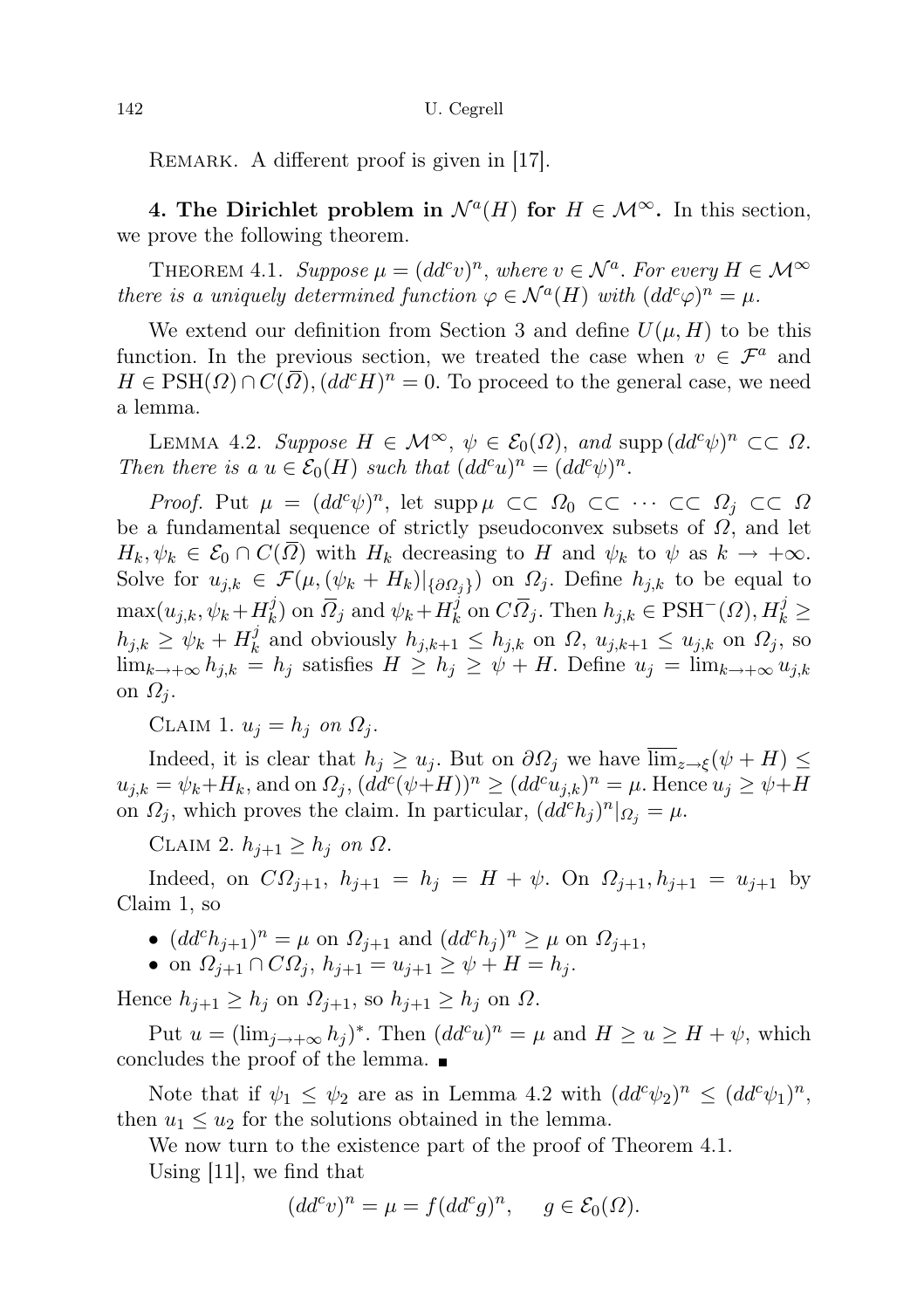Consider  $\psi_k = U(\chi_{\Omega_k} \inf(f, k) (dd^c g)^n, 0) \in \mathcal{E}_0(\Omega)$  and by Lemma 4.2 find  $u_k \in \mathcal{E}_0(H)$  such that  $(dd^c u_k)^n = \chi_{\Omega_k} \inf(f, k) (dd^c g)^n$ .

As already noted,  $(u_k)$  is a decreasing sequence and  $H \ge u_k \ge \psi_k + H \ge$  $v + H$ , so  $\lim u_k = u \in \mathcal{N}^a$  and  $(dd^c u)^n = \mu$ .

This establishes the existence of a solution. If  $\Omega$  is a so-called B-regular domain, the proof of the existence part can be simplified. The uniqueness will follow from Theorem 4.4 below.

THEOREM 4.3. Assume  $u \in \mathcal{N}^a(F)$ ,  $F - \varepsilon \ge v \in \mathcal{E}$ ,  $F \in \mathcal{M}^{\infty}$  and  $\varepsilon > 0$ . Then there is an increasing sequence  $(r_j)$  of functions in  $\mathcal{N}^a$  such that  $\lim_{j\to+\infty} r_j = 0$  (a.e.) and

$$
\int_{u
$$

*Proof.* Let  $\varphi \in \mathcal{N}^a$  be such that  $F \ge u \ge F + \varphi$ , as in the definition for u. By [11], we know that  $(dd^c\varphi)^n = P(dd^c\psi)^n$  for some  $\psi \in \mathcal{E}_0(\Omega)$  and  $P \in L^1_{loc}((dd^c\psi)^n)$ . Then, by Corollary 3.12,  $\varphi \ge u_s + r_s$ , where

$$
u_s = U(\chi_{\Omega_s} \min(P, s)(dd^c \psi)^n, 0), \quad r_s = U(\chi_{\{P \ge s\}} P(dd^c \psi)^n, 0),
$$

 $u_s \in \mathcal{E}_0$ ,  $r_s \in \mathcal{N}^a$  and  $r_s$  increases to 0 as  $s \to +\infty$ . We have

$$
\{u < v + r_s\} \subset \{\varphi + F < F - \varepsilon + r_s\} \subset \{u_s + r_s + \varepsilon < r_s\}
$$
  

$$
\subset \{u_s + \varepsilon < 0\} \subset \subset \Omega, \quad \forall s.
$$

Let  $R \in \mathcal{E}_0$  be any continuous exhaustion function for  $\Omega$  such that  $R \leq F - \varepsilon$ near the closure of  $\{u_s + \varepsilon < 0\}$ . Then, by Corollary 3.14,  $w_1 = \max(u, \varphi + \varphi)$  $\max(F,R)$ )  $\in \mathcal{N}^a$ ,  $w_2 = v + r_s \in \mathcal{E}$  and  $w_1 = u$ ,  $w_2 = v + r_s$  near the closure of  $\{u_s + \varepsilon < 0\}.$ 

Also,  $u \ge v + r_s$  on the complement of  $\{u_s + \varepsilon < 0\}$ , so  $w_1 \ge w_2$  on the complement of  $\{u_s + \varepsilon < 0\}$ . Then, by Corollary 3.13,

$$
\int_{\{w_1 < w_2\}} (dd^c w_2)^n \le \int_{\{w_1 < w_2\}} (dd^c w_1)^n,
$$

so

$$
\int_{\{u
$$

which completes the proof.

 $\{$ 

THEOREM 4.4. Assume  $u \in \mathcal{N}^a(F)$  and  $F \ge v \in \mathcal{E}$  where  $F \in \mathcal{M}^{\infty}$ . If  $(dd^c u)^n \leq (dd^c v)^n$  then  $u \geq v$  on  $\Omega$ .

*Proof.* We can assume that  $F - \varepsilon \geq v$  for some  $\varepsilon > 0$ . Let  $(r_i)$  be a sequence as in Theorem 4.3. If there is a point  $z_0 \in \Omega$  with  $u(z_0)$  <  $v(z_0) + r_i(z_0)$ , then there is a constant  $\eta > 0$  such that  $u(z_0) < \eta T(z_0) + \eta T(z_0)$  $v(z_0) + r_j(z_0)$ , where  $T \in \mathcal{E}_0$ ,  $(dd^cT)^n = dV = \text{Lebesgue measure near } z_0$ .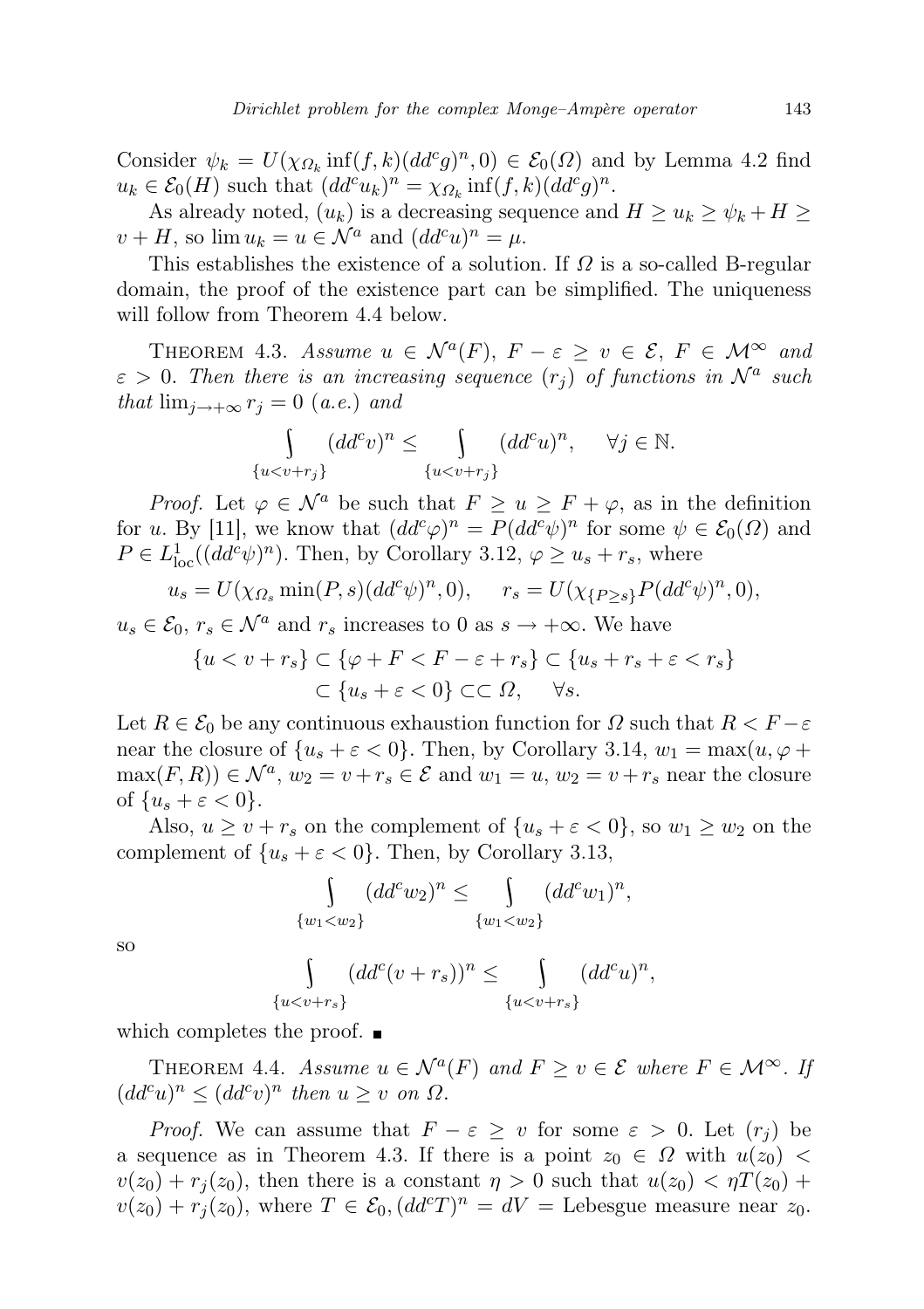By Theorem 4.3 with  $u = u, v = \eta T + v$  we get

$$
\int_{\{u < \eta T + v + r_j\}} (dd^c (\eta T + v))^n \le \int_{\{u < \eta T + v + r_j\}} (dd^c u)^n \le \int_{\{u < \eta T + v + r_j\}} (dd^c v)^n.
$$

Hence

$$
\int_{\{u < \eta T + v + r_j\}} (dd^c v)^n + \eta^n \int_{\{u < \eta T + v + r_j\}} (dd^c T)^n \leq \int_{\{u < \eta T + v + r_j\}} (dd^c v)^n.
$$

so  $\int_{\{u \leq \eta T + v + r_j\}} (dd^c T)^n = 0$ , which shows that  $u \geq \eta T + v + r_j$  in a neighbourhood of  $z_0$ , contrary to the assumption that  $u(z_0) < \eta T(z_0) + v(z_0) + r_i(z_0)$ .

## 5. Some examples and remarks. In this section, we discuss some examples.

In classical potential theory, a positive measure  $\mu$  is the Laplacian of a negative subharmonic function if and only if  $\int \psi d\mu > -\infty$  for some negative subharmonic function  $\psi$ . The corresponding statement for plurisubharmonic functions is not true as Example 5.3 shows. But we have:

PROPOSITION 5.1. Suppose  $\mathcal{E}_0(\Omega) \ni u_j \searrow u$  as  $j \to +\infty$  and there is a  $\psi \in \mathcal{E}_0(\Omega)$  with  $\psi \not\equiv 0$  and  $\sup_j \int_{\Omega} -\psi (dd^c u_j)^n < +\infty$ . Then  $u \in \mathcal{E}$ .

*Proof.* Let  $\omega \subset\subset \Omega$  be given and consider  $u_{j\omega} = \sup\{\varphi \in \mathrm{PSH}^-(\Omega); \varphi|_{\omega}\}\$  $\leq u_j|\omega$ . Then  $u_{j\omega} \in \mathcal{E}_0(\Omega)$  and  $u_{j\omega} \searrow u$  on  $\omega$  as  $j \to +\infty$ . Integration by parts gives

$$
\sup_j \Bigl\{ -\psi (dd^c u_{j\omega})^n \leq \sup_j \Bigl\{ -\psi (dd^c u_j)^n < +\infty
$$

and since supp  $(dd^c u_{j\omega})^n\subset\overline{\omega}$  and

$$
\sup_{j} \int_{\Omega} (dd^c u_{j\omega})^n \le (\inf_{\omega} -\psi)^{-1} \sup_{j} \int_{-\psi} (dd^c u_{j\omega})^n,
$$

it follows that  $\lim_{j\to+\infty} u_{j\omega} \in \mathcal{F}$ , so  $u \in \mathcal{E}$ . ■

PROPOSITION 5.2. If  $\mu$  is a positive measure which vanishes on all pluripolar sets and if there is a  $\psi \in \mathcal{E}$  with  $\psi \not\equiv 0$  and  $\oint \psi d\mu > -\infty$ , then  $U(\mu, 0) \in \mathcal{N}^a$  and  $(dd^c U(\mu, 0))^n = \mu$ .

*Proof.* By [11], we can assume that  $-1 \leq \psi \in \mathcal{E}_0$ . Then, by Blocki's inequality [5],

$$
\int (-U((1-\chi_{\Omega_j})\mu,0))^n (dd^c \psi)^n \leq n! \int -\psi(1-\chi_{\Omega_j}) d\mu.
$$

By Lebesgue's monotone convergence theorem, the right hand side tends to zero as j tends to  $+\infty$ .

EXAMPLE 5.3. We construct a function  $W \in \mathcal{N} \cap L^{\infty}(\Omega)$  with the property that  $\oint \psi (dd^c W)^n = -\infty$  for all  $\psi \in \text{PSH}^-$ ,  $\psi \not\equiv 0$ .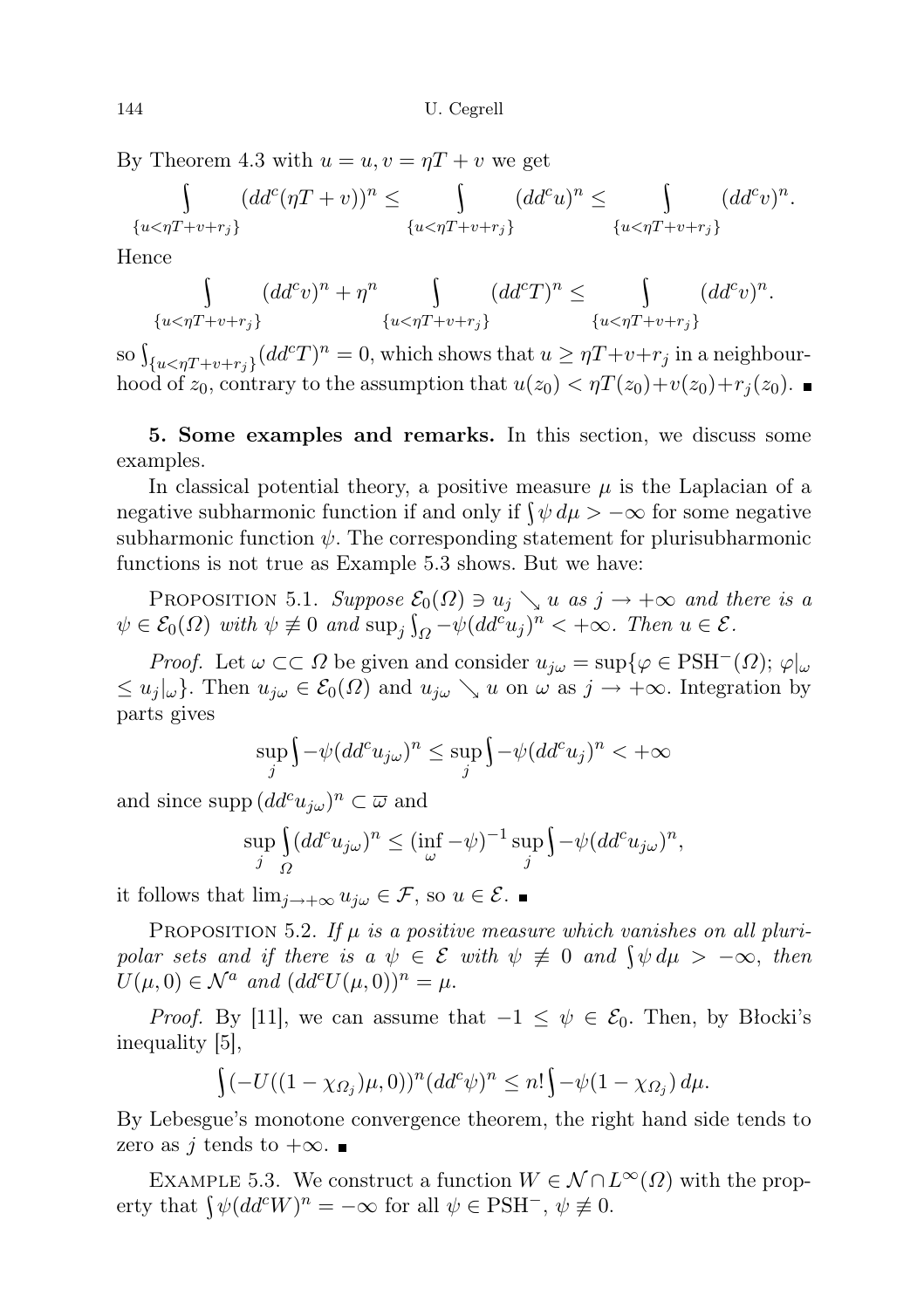Put 
$$
u_j = \max(j^2 \log |z|, -1/j^2) \in \mathcal{E}_0(B)
$$
,  $B =$  the unit ball in  $\mathbb{C}^n$ . Then  
\n
$$
\int_B \max(\log |z|, -1) (dd^c u_j)^n
$$
\n
$$
= j^{2n} \int_B \max(\log |z|, -1) (dd^c \max(\log |z|, -1/j^4))^n = j^{2n} (2\pi)^n \frac{-1}{j^4}.
$$

Thus if  $w_p = \sum_{j=1}^p u_j$  then

$$
\int_{B} \max(\log |z|, -1) (dd^c w_p)^n \le -p \to -\infty, \quad p \to +\infty,
$$

but  $W = \lim_{p \to +\infty} w_p \in \mathcal{E}$  since  $W \in \text{PSH}^-(B) \cap L^{\infty}$ .

Finally,  $\widetilde{W} \ge \sum_{j=k}^{\infty} u_j$  for all k. Since the right hand side tends to zero as k tends to  $\infty$ , it follows that  $\widetilde{W} = 0$ .

REMARK. If  $n > 1$ , there is no  $0 \neq u \in \mathcal{F}(B)$  with  $-(-u)^{1/n} \in \mathcal{F}$ . Indeed, suppose u exists and use W from Example 5.3. Then, by Blocki's inequality,

$$
\int_{B} (-u)(dd^{c}W)^{n} = \int_{B} ((-u)^{1/n})^{n} (dd^{c}W)^{n}
$$
  
\n
$$
\leq n!(\sup -W)^{n} \int_{B} (dd^{c} - (-u)^{1/n})^{n} < +\infty,
$$

which is a contradiction, since  $u \le \alpha \max(\log |z|, -1) < 0$  for some  $\alpha > 0$ .

EXAMPLE 5.4. We will now construct a sequence of functions  $\sum_{j=1}^{m} \varphi_j \in$  $\mathcal{E}_0(B)$  such that  $\sum_{j=1}^m \varphi_j \searrow -\infty$  as  $m \to +\infty$  and

$$
\sup_{m} \int_{B} (\log |z|^2)^2 \left( dd^c \sum_{j=1}^{m} \varphi_j \right)^2 < +\infty.
$$

Put

$$
a_j = \frac{1}{j^{1/2}},
$$
  $b_j = \frac{1}{j^{1/2} \log j},$   $j \ge 2.$ 

Then  $\sum_{j=2}^{\infty} a_j^2 = +\infty$ ,  $\sum_{j=2}^{\infty} a_j b_j = +\infty$  but  $\sum_{j=2}^{\infty} b_j^2 < +\infty$ . Also  $a_j \sum_{k=2}^j a_k$  $\leq 6$  for all  $j \geq 2$ . Define

$$
\varphi_j = \frac{a_j}{2\pi} \max(\log|z|, \log(1 - b_j)), \quad j \ge 2.
$$

Then

$$
dd^c \varphi_j \wedge dd^c \varphi_k = \begin{cases} a_j^2 \sigma_{1-b_j}, & j=k, \\ a_j a_k \sigma_{\max(1-b_j, 1-b_k)}, & j \neq k. \end{cases}
$$

Here,  $\sigma_r$  denotes the normalized Lebesgue measure on the sphere with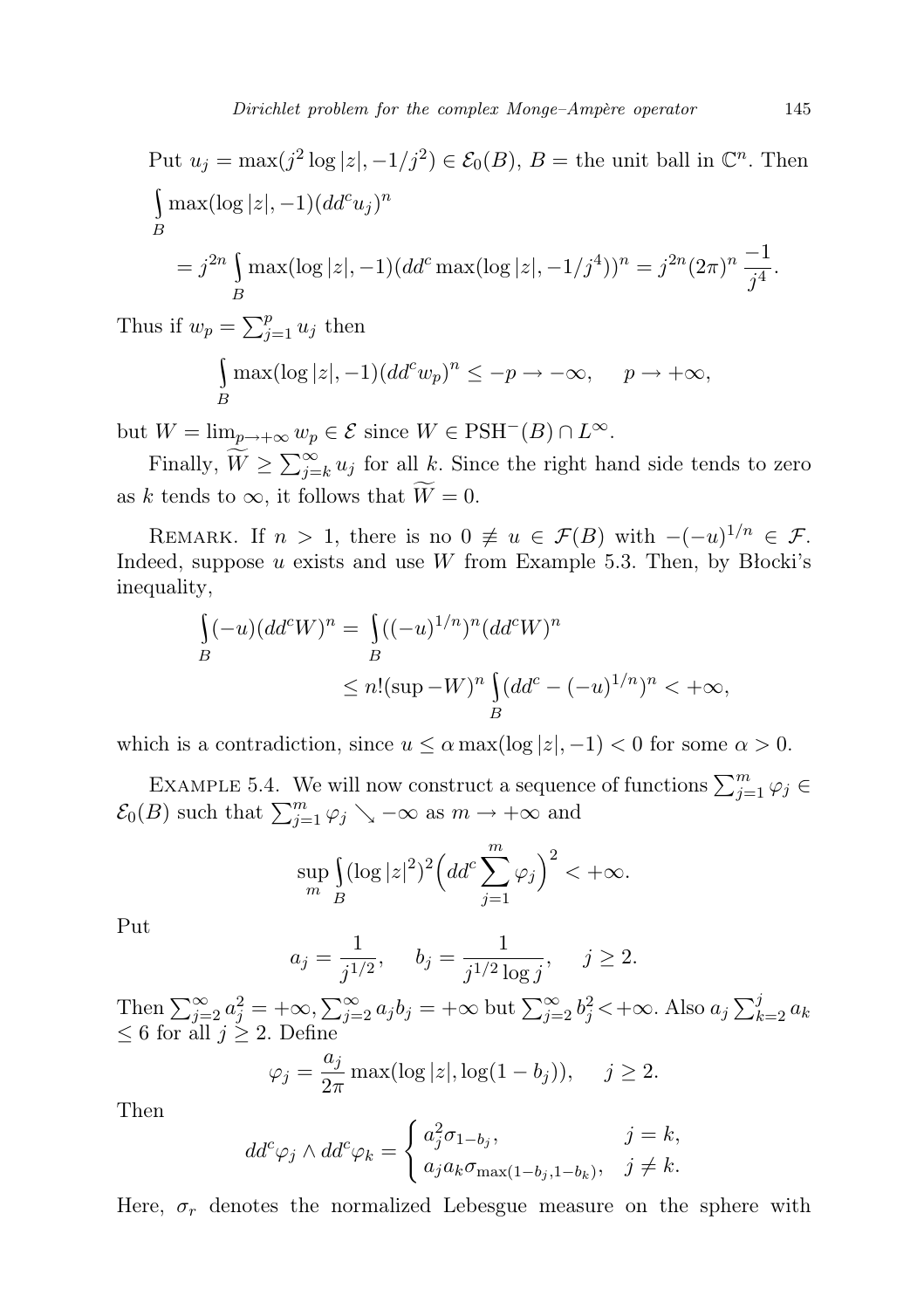radius r. Now

$$
\begin{split} \int (\log |z|^2)^2 \Big( dd^c \sum_{j=2}^m \varphi_j \Big)^2 &= \sum_{j,k=2}^m \int (\log |z|^2)^2 (dd^c \varphi_j \wedge dd^c \varphi_k) \\ &\le 2 \sum_{j=2}^m \sum_{k=2}^j \int (\log |z|^2)^2 (dd^c \varphi_j \wedge dd^c \varphi_k) \\ &\le 2 \sum_{j=2}^m (\log 1 - b_j)^2 a_j \sum_{k=1}^j a_k \le 12 \sum (\log 1 - b_j)^2 < +\infty. \end{split}
$$

REMARK. To conclude that a sequence  $\varphi_i \in \mathcal{E}_0$  decreases to a plurisubharmonic function  $\neq -\infty$ , it is not enough to know that  $(dd^c\varphi_j)^n$  is weak<sup>\*</sup>convergent.

REMARK. If 
$$
\psi, \varphi_1, \varphi_2 \in \mathcal{E}_0(\Omega)
$$
 with  $\varphi_1 \ge \varphi_2$  then  
\n
$$
\int -\psi (dd^c \varphi_1)^n \le \int -\psi (dd^c \varphi_2)^n,
$$

which is a very useful inequality.

This cannot be generalized to higher powers of  $\psi$ . For  $n = 2$ , there is no constant c such that

$$
\int (-\psi)^2 (dd^c \varphi_1)^2 \leq c \int (-\psi)^2 (dd^c \varphi_2)^2, \quad \forall \psi, \varphi_1, \varphi_2 \in \mathcal{E}_0(\Omega), \varphi_1 \geq \varphi_2.
$$

For assume there is such a constant. Let  $0 > v \in \mathrm{PSH}^-$  be any function and consider  $h_m = \max(v, \sum_{j=2}^m \varphi_j)$ , where  $(\varphi_j)_{j=1}^{\infty}$  is the sequence of functions in Example 5.4. Then we would have

$$
\lim_{m\to+\infty}\int_{\gamma}(-\log|z|^2)^2(dd^ch_m)^2\leq c\lim_{m\to+\infty}\int_{\gamma}(\log|z|^2)^2\left(dd^c\sum_{j=1}^m\varphi_j\right)^2<+\infty,
$$

so it would follow that  $v = \lim h_m \in \mathcal{E}$ , which is not true in general (see for instance [9]).

REMARK. Let  $\mu$  be a weak limit of  $(dd^c\sum_{j=1}^m\varphi_j)^n$  where  $\sum_{j=1}^m\varphi_j \in$  $\mathcal{E}_0(B)$  is the sequence of functions constructed in Example 5.4. Then there is no function  $u \in \mathcal{E}$  with  $(dd^c u)^2 = \mu$ . For, by Theorem 3.7,  $u \leq \sum_{j=1}^m \varphi_j$ for every j, which forces u to be  $-\infty$  everywhere.

## References

- [1] P. Åhag, A Dirichlet problem for the complex Monge–Ampère operator in  $\mathcal{F}(f)$ , Michigan Math. J. 55 (2007), 123–138.
- [2] P. Åhag and R. Czyż, The connection between the Cegrell classes and compliant functions, Math. Scand. 99 (2006), 87–98.